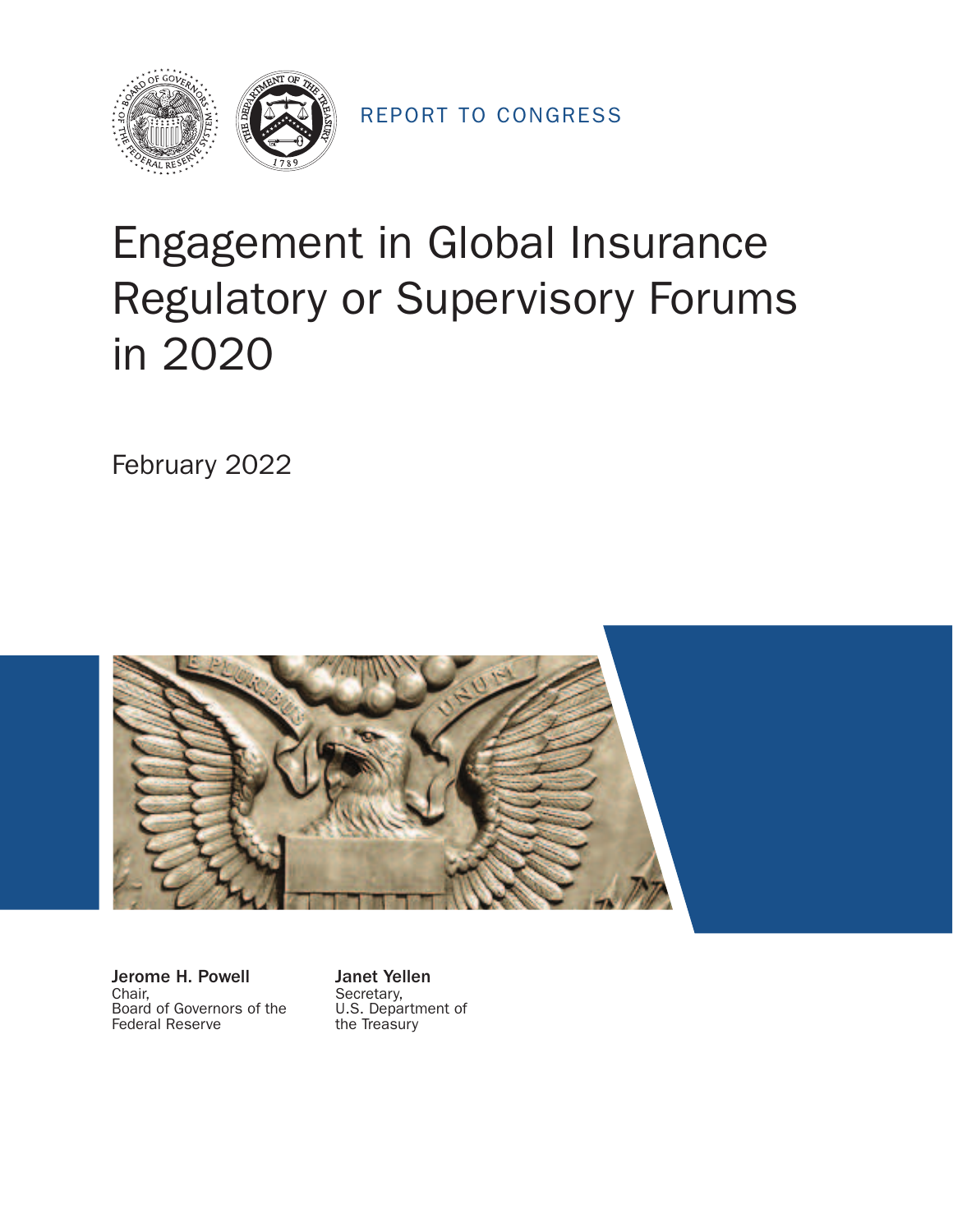# **Contents**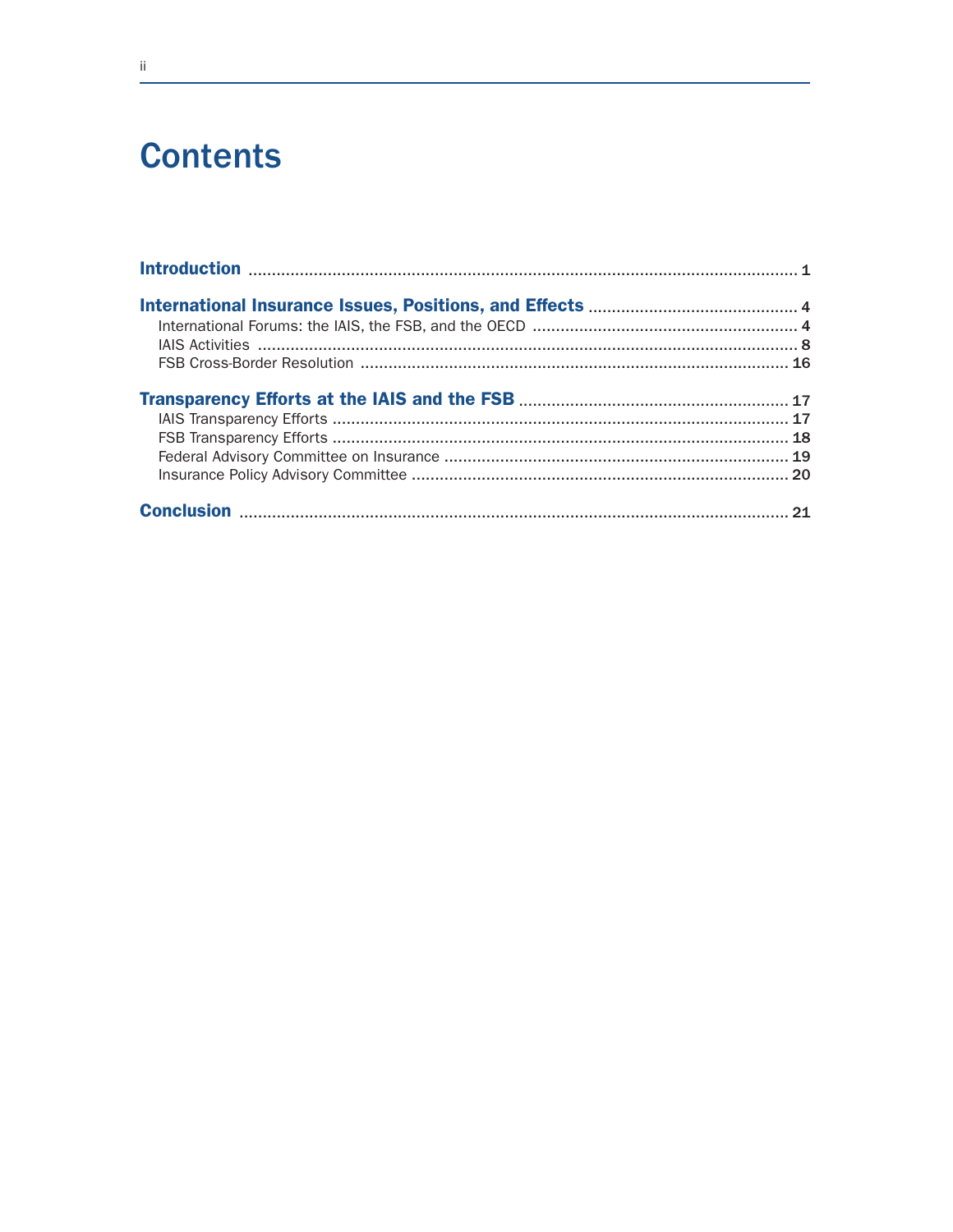# Introduction

This report is submitted by the Secretary of the U.S. Department of the Treasury (Treasury) and the Chair of the Board of Governors of the Federal Reserve System (Federal Reserve) pursuant to section 211(c)(1) of the Economic Growth, Regulatory Relief, and Consumer Protection Act, Pub. L. No. 115-174, 132 Stat. 1296, 1317–18 (the Act). The Act directs the Secretary of the Treasury and the Chair of the Federal Reserve, or their designee, to submit an annual report to Congress on their efforts with the National Association of Insurance Commissioners (NAIC) "with respect to global insurance regulatory or supervisory forums." The Act requires the report to include descriptions of

- 1. "the insurance regulatory or supervisory standard-setting issues under discussion at international standard-setting bodies";
- 2. "the effects that proposals discussed at international insurance regulatory or supervisory forums of insurance could have on consumer and insurance markets in the United States";
- 3. "any position taken by the Secretary of the Treasury, the [Federal Reserve], and the Director of the Federal Insurance Office in international insurance discussions"; $<sup>1</sup>$  and</sup>
- 4. "the efforts by the Secretary of the Treasury, the [Federal Reserve], and the Director of the Federal Insurance Office to increase transparency at the Financial Stability Board with respect to insurance proposals and the International Association of Insurance Supervisors, including efforts to provide additional public access to working groups and committees of the International Association of Insurance Supervisors."

This third annual report follows the same format as the prior two. $2$  This report covers activities and developments during calendar year 2020. Specifically, the report begins, in the section "International Insurance Issues, Positions, and Effects," by describing in general terms the efforts of the Federal Reserve and Treasury (specifically, the Federal Insurance Office or FIO) in global insurance

<sup>1</sup> Title V of the Dodd-Frank Wall Street Reform and Consumer Protection Act (the Dodd-Frank Act) established the Federal Insurance Office (FIO) within Treasury. In addition to advising the Secretary of the Treasury (Secretary) on major domestic and prudential international insurance policy issues, FIO is authorized to monitor all aspects of the insurance industry, including identifying issues or gaps in the regulation of insurers that could contribute to a systemic crisis in the insurance industry or the U.S. financial system, and coordinate federal efforts and develop federal policy on prudential aspects of international insurance matters, including representing the United States, as appropriate, in the International Association of Insurance Supervisors and assisting the Secretary in negotiating covered agreements, among other func-<br>tions. See 31 U.S.C. § 313.

<sup>&</sup>lt;sup>2</sup> Treasury and Federal Reserve, Report to Congress: Efforts of the U.S. Department of the Treasury and the Board of Gover*nors of the Federal Reserve System with respect to Global Insurance Regulatory or Supervisory Forums in 2019* (2020) (*2019 Fed-FIO Annual Report*) (Washington: U.S. Department of the Treasury and Board of Governors of the Federal Reserve System, December 2020), https://home.treasury.gov/system/files/311/Treasury-FRB-Report-2020.pdf; Treasury and Federal Reserve, *Report to Congress: Efforts of the U.S. Department of the Treasury and the Board of Governors of the Federal Reserve System with respect to Global Insurance Regulatory or Supervisory Forums in 2018 (2019)* (*2018 Fed-FIO Annual Report*) (Washington: U.S. Department of the Treasury and Board of Governors of the Federal Reserve System, September 2019), https://home.treasury.gov/system/files/311/Treasury\_FRB\_Report\_2019.pdf.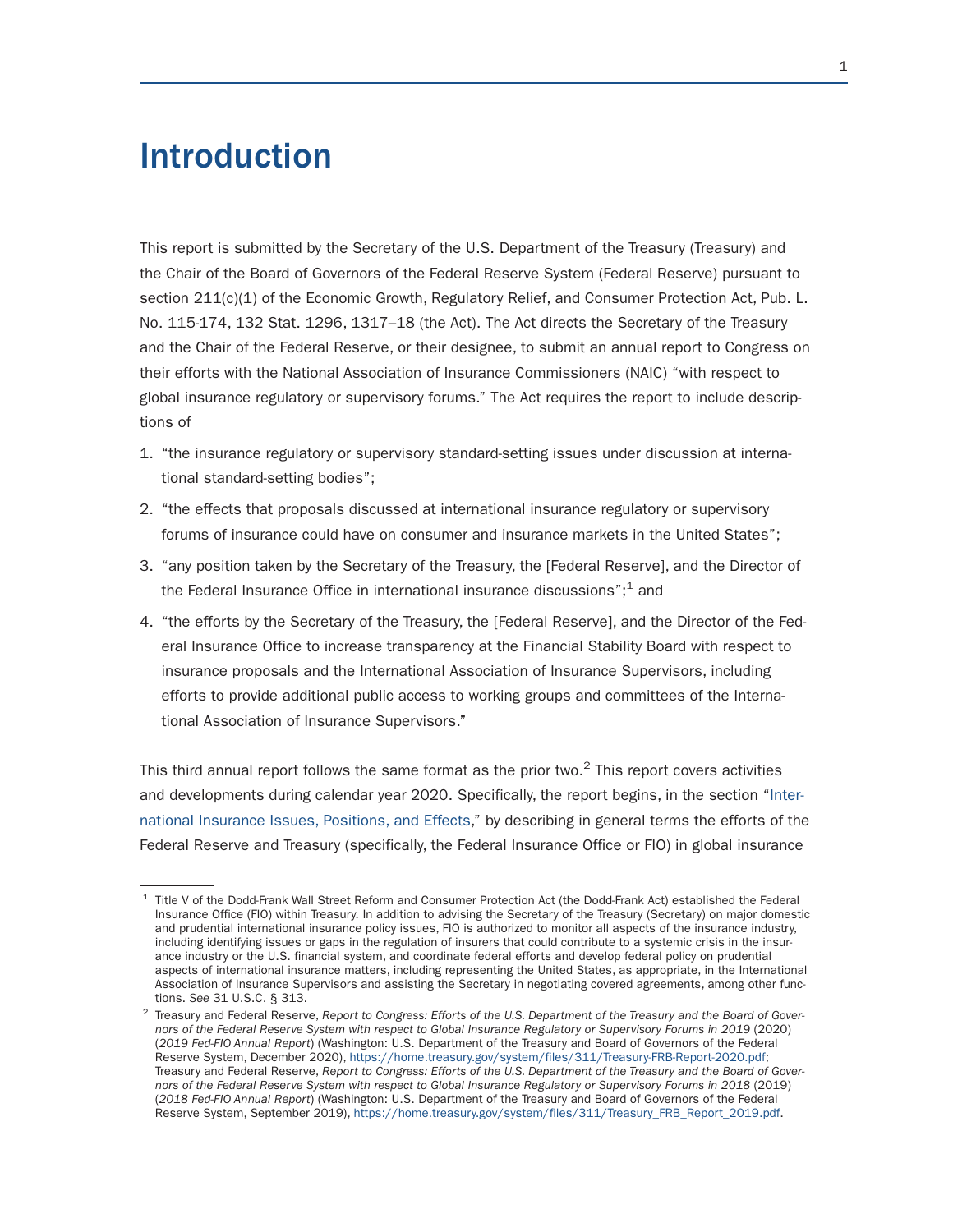regulatory and supervisory forums, including a short overview of the International Association of Insurance Supervisors (IAIS), the international insurance standard-setting body. It explains the IAIS's structure, governance, and role in insurance supervision. This section also includes an overview of the Financial Stability Board (FSB), which coordinates among the different standard-setting bodies, and the Organisation for Economic Co-Operation and Development (OECD), which has a limited role in international insurance discussions.<sup>3</sup>

In the subsection "IAIS Activities," the report outlines key international insurance standard-setting initiatives in 2020, such as monitoring and responding to COVID-19's impacts on the insurance industry, activities related to climate risk, the work on the Insurance Capital Standard (ICS), implementation of the Holistic Framework for Systemic Risk in the Insurance Sector (Holistic Framework), and other initiatives.

The report continues, in the section "Transparency Efforts at the IAIS and the FSB," by providing a summary of ongoing efforts by FIO and the Federal Reserve to increase transparency at the FSB and at the IAIS, as well as coordination with the NAIC and the U.S. state and territory insurance regulators (together with FIO and the Federal Reserve, collectively referred to as Team USA).<sup>4</sup> This section also provides an update on the Insurance Policy Advisory Committee (IPAC), which was established by the Act to advise the Federal Reserve on insurance issues.<sup>5</sup> Additionally it provides an update on the Federal Advisory Committee on Insurance (FACI), which provides non-binding advice and recommendations to FIO to assist it in carrying out its duties and authorities.<sup>6</sup>

The "Conclusion" of the report emphasizes that FIO and the Federal Reserve will continue to advocate for insurance regulatory and supervisory standards that are appropriate for the United States and will continue to report to Congress on their efforts. Team USA members' leadership and involvement in the IAIS and other international forums, as discussed in this report, is intended to ensure that the United States continues to be able to influence international standards for insurance supervision and regulation. It remains important to recognize, however, that international standard-setting bodies, such as the IAIS, do not have the power to establish standards that would be binding in the United States. In the United States, no international insurance standards are operational unless implemented through the relevant state or federal legislative or administrative process, as appropriate.

<sup>&</sup>lt;sup>3</sup> Other standard-setting bodies include the Basel Committee on Banking Supervision, which is the primary standardsetting body for the prudential regulation of banks, and the International Organization of Securities Commissions, which is the primary standard-setting body for the securities sector.

<sup>&</sup>lt;sup>4</sup> See, e.g., 2018 Fed-FIO Annual Report; Treasury and Federal Reserve, Report to the Congress: Efforts to Increase Trans*parency at Meetings of the International Association of Insurance Supervisors* (2018) (*Transparency Report*) (Washington: U.S. Department of the Treasury and Board of Governors, November 2018), https://www.treasury.gov/initiatives/fio/

<sup>&</sup>lt;sup>5</sup> See Act § 211(b) (establishing the Insurance Policy Advisory Committee), 31 U.S.C. § 313 note. <sup>6</sup> The FACI was formed in 2011 pursuant to 31 U.S.C. § 313(h).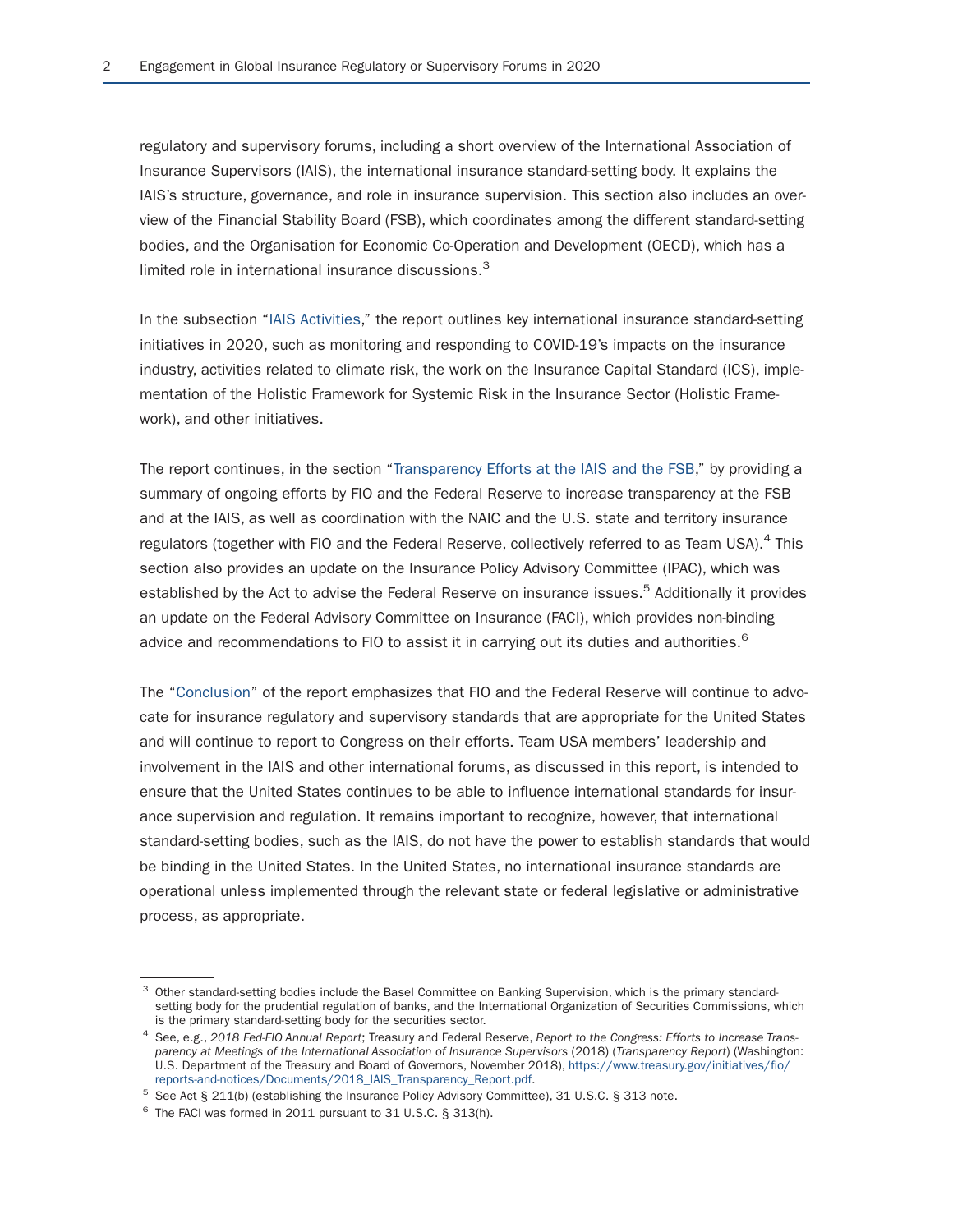This report discusses topics that are also discussed in the 2018 *Transparency Report* as well as in FIO's 2020 and 2021 annual reports.<sup>7</sup> These annual reports include detailed descriptions of FIO's international and domestic activities in the first half and second half of 2020, respectively. FIO's annual reports also discuss international activities outside of the global insurance regulatory and supervisory forums addressed here; these activities include bilateral and/or multilateral discussions and agreements (such as those that led to the covered agreement with the European Union and the covered agreement with the United Kingdom) as well as information exchanges that do not involve setting standards (such as the EU–U.S. Insurance Project). In addition, FIO's annual reports discuss input received from the FACI, including through its subcommittee on international developments.<sup>8</sup>

<sup>7</sup> FIO, *Annual Report on the Insurance Industry* (2020) (*2020 Annual Report*) (Washington: FIO 2020), https:// home.treasury.gov/system/files/311/2020-FIO-Annual-Report.pdf; FIO, *2021 Annual Report on the Insurance Industry*  (2021) (*2021 Annual Report*) (Washington: FIO, September 2021), https://home.treasury.gov/system/files/311/FIO-

<sup>&</sup>lt;sup>8</sup> "Federal Advisory Committee on Insurance (FACI)," U.S. Department of the Treasury, https://www.treasury.gov/ initiatives/fio/Pages/faci.aspx.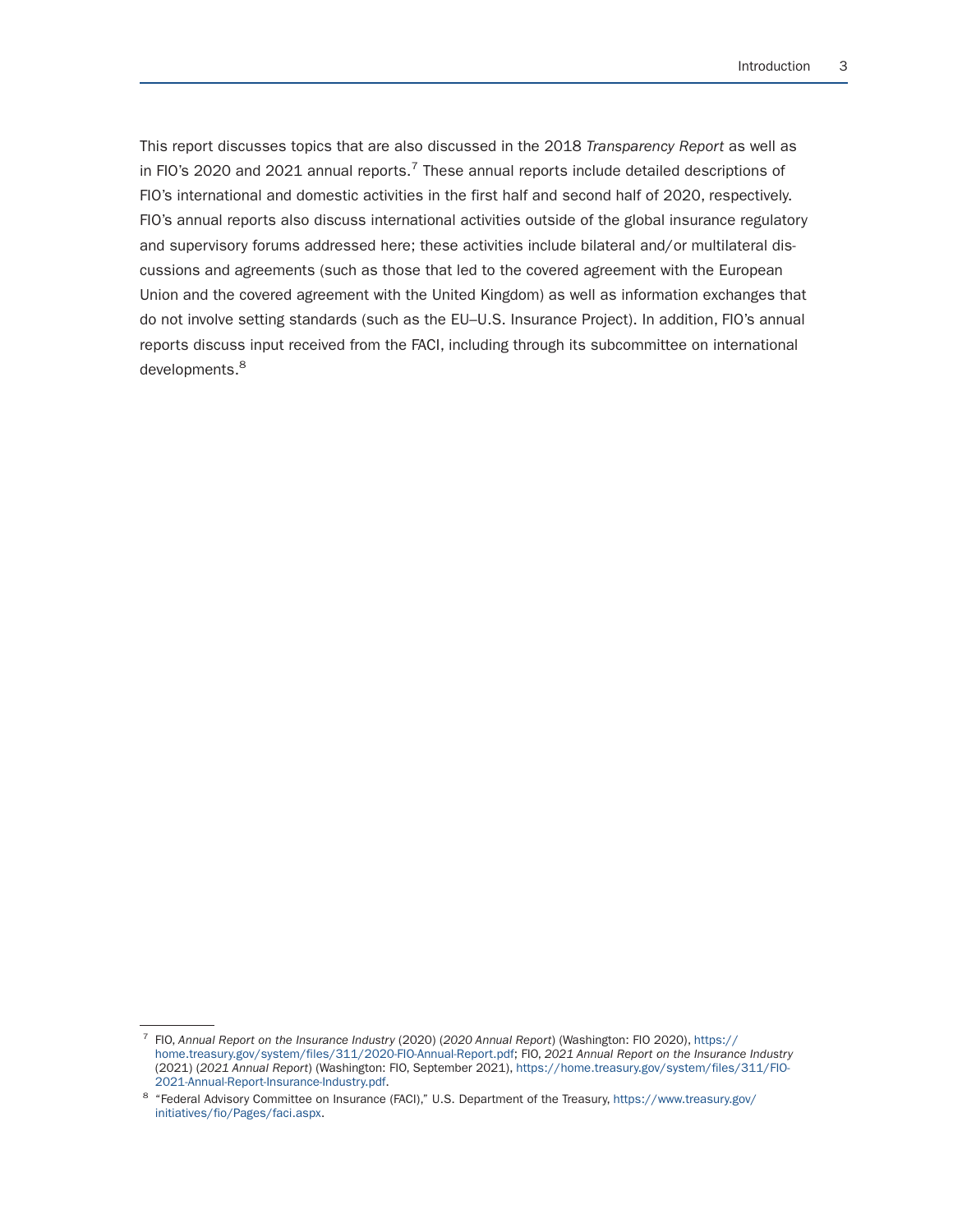# International Insurance Issues, Positions, and Effects

The Act requires that this report include, among other things, a "description of the insurance regulatory or supervisory standard-setting issues under discussion at international standard setting bodies," and a "description of any position taken" by the Secretary, the Federal Reserve, and the director of FIO in international insurance discussions at global insurance regulatory or supervisory forums.<sup>9</sup> As previously reported, in discussions at global insurance regulatory and supervisory forums, FIO and the Federal Reserve promote robust engagement to ensure that U.S. insurance stakeholders and the federal government are well represented.<sup>10</sup> The Federal Reserve and FIO continue to advocate for positions in international insurance discussions to help ensure that international standards reflect the U.S. insurance regulatory regime, and that the U.S. insurance sector remains competitive internationally.

The Act also requires that this report describe the effects that proposals discussed at international insurance regulatory or supervisory forums of insurance could have on U.S. consumers and insurance markets.<sup>11</sup> While certain IAIS standards remain under development, depending on how they are finalized, they could affect U.S. insurers operating in foreign markets, regardless of whether the standards are implemented in the United States. Treasury and the Federal Reserve acknowledge that they are required, in consultation with the NAIC, to "complete a study on, and submit to Congress a report on the results of the study, the impact on consumers and markets in the United States before supporting or consenting to the adoption of any final international insurance capital standard. $12$  In their international engagement on insurance issues, FIO and the Federal Reserve coordinate closely with each other and with the other U.S. members of the IAIS.

# International Forums: the IAIS, the FSB, and the OECD

#### IAIS Overview

Established in 1994, the IAIS is the international standard-setting body responsible for developing and assisting in the implementation of principles, standards, and other supporting material for supervision of the insurance sector.<sup>13</sup> The IAIS also serves as a forum for members to exchange

<sup>&</sup>lt;sup>9</sup> See Act § 211(c)(1)(A)(i), (iii), 31 U.S.C. § 313 note.<br><sup>10</sup> See, e.g., 2018 Fed-FlO Annual Report; Treasury.<br><sup>11</sup> See Act § 211(c)(1)(A)(ii), 31 U.S.C. § 313 note.<br><sup>12</sup> Act § 211(c)(3)(A), 31 U.S.C. § 313 note.<br><sup>13</sup> report/file/93662/2019-annual-report.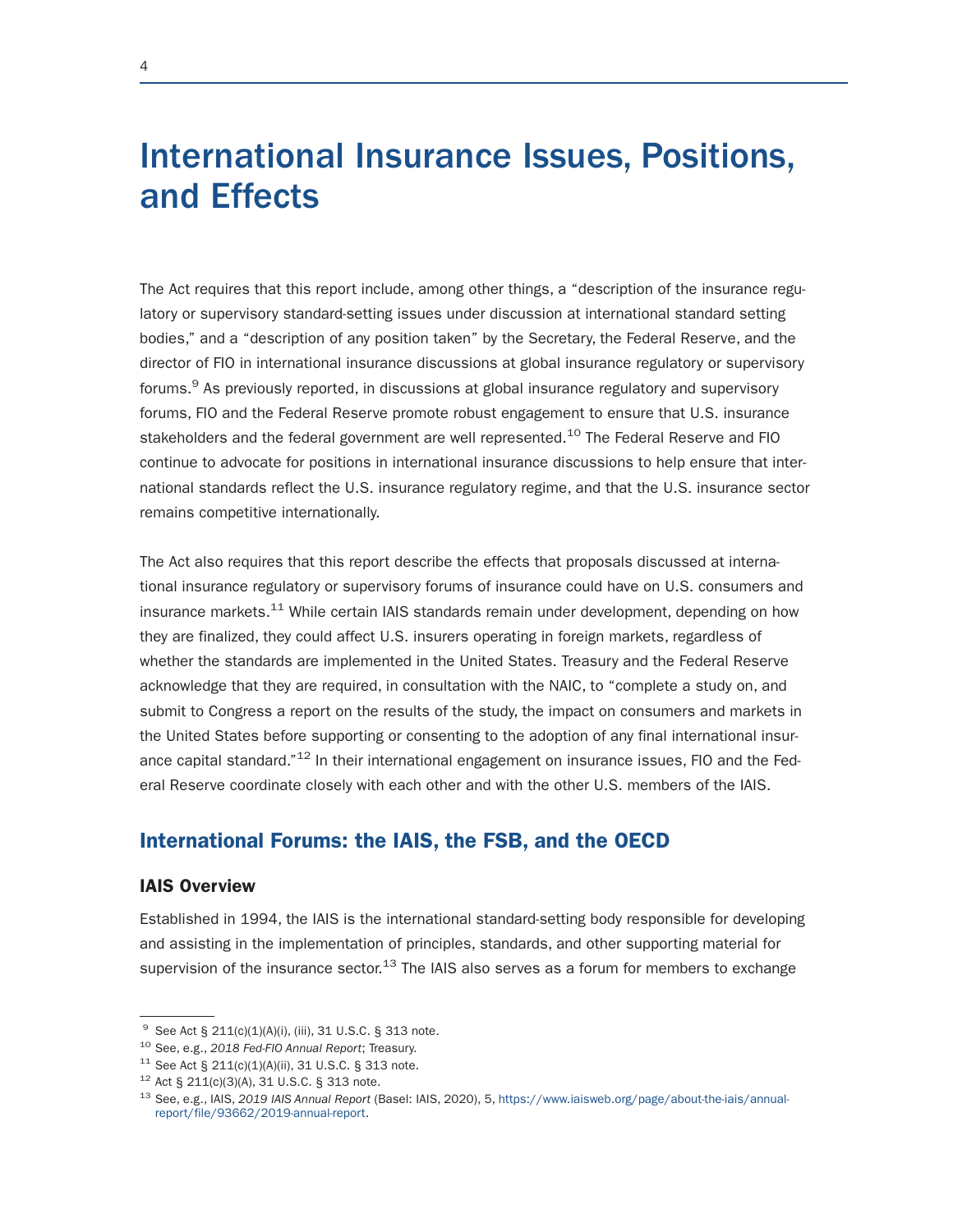ideas and share experiences about insurance supervision and insurance markets. IAIS members include insurance supervisors and regulators from more than 210 jurisdictions, accounting for 97 percent of worldwide insurance premium volume.<sup>14</sup>

The IAIS has stated that it is "a stand[ard]-setter, not a legislature. Members do not pass laws; through agreement, they recommend principles and standards and provide supervisory guidance. It is the prerogative of the appropriate sovereign authorities to implement or not implement IAIS core principles, standards or policies."<sup>15</sup>

The IAIS operates through five key mechanisms: (1) the General Meeting, which ultimately oversees all matters before the IAIS; (2) the Executive Committee, which serves as the principal decision-making body of the IAIS; (3) the Policy Development Committee, which is responsible for standard-setting activities; (4) the Macroprudential Committee, which oversees the IAIS work on financial stability issues; and (5) the Implementation and Assessment Committee, which is responsible for assessments and assistance in implementing IAIS principles, standards, and guidance.<sup>16</sup> The IAIS also has an Audit and Risk Committee and a Budget Committee.<sup>17</sup>

Multiple working groups and task forces, focused on a range of prudential regulation and market supervision topics, report to these committees.<sup>18</sup> All of the committees and subcommittees ("subcommittees" includes both IAIS working groups and IAIS task forces) are composed of and chaired by IAIS members. Hosted by the Bank for International Settlements in Basel, Switzerland, the IAIS operates with the support of a secretariat under the direction of a secretary general. Figure 1 illustrates the IAIS organizational structure in 2020.<sup>19</sup> FIO, the Federal Reserve, and the states are represented on the IAIS Executive Committee.

#### FSB Overview

The G-20 established the FSB in 2009 to promote international financial regulatory reform and financial stability, and tasked it with coordinating the work of national financial authorities and international standard-setting bodies, including the IAIS, "as they work toward developing strong

<sup>14</sup>*2019 IAIS Annual Report*, 5. *See also* IAIS, *IAIS Organisation Members* (July 2, 2021), https://www.iaisweb.org/list/

<sup>&</sup>lt;sup>15</sup> IAIS, 2017 IAIS Annual Report (Basel: IAIS, November 2018), 10, https://www.iaisweb.org/page/about-the-iais/annual-<br>report//file/77857/iais-ar-2017-digital-pdf-def-dp.

<sup>&</sup>lt;sup>16</sup> See, e.g., IAIS, "IAIS By-Laws," https://www.iaisweb.org/page/about-the-iais/by-laws/file/74644/2017-by-laws; IAIS, "IAIS Organisational Structure," https://www.iaisweb.org/page/about-the-iais/organisational-structure

<sup>&</sup>lt;sup>17</sup> 2019 IAIS Annual Report, 9.<br><sup>18</sup> The structure and operation of the IAIS, as well as FIO's role at the IAIS, are discussed in FIO's 2020 Annual Report, 74-78. *See also* IAIS, "IAIS Organisational Structure," https://www.iaisweb.org/page/about-the-iais/organisational-

structure.<br><sup>19</sup> Based on "IAIS Organisational Structure," https://www.iaisweb.org/page/about-the-iais/organisational-structure (does not include all workstreams and expert teams).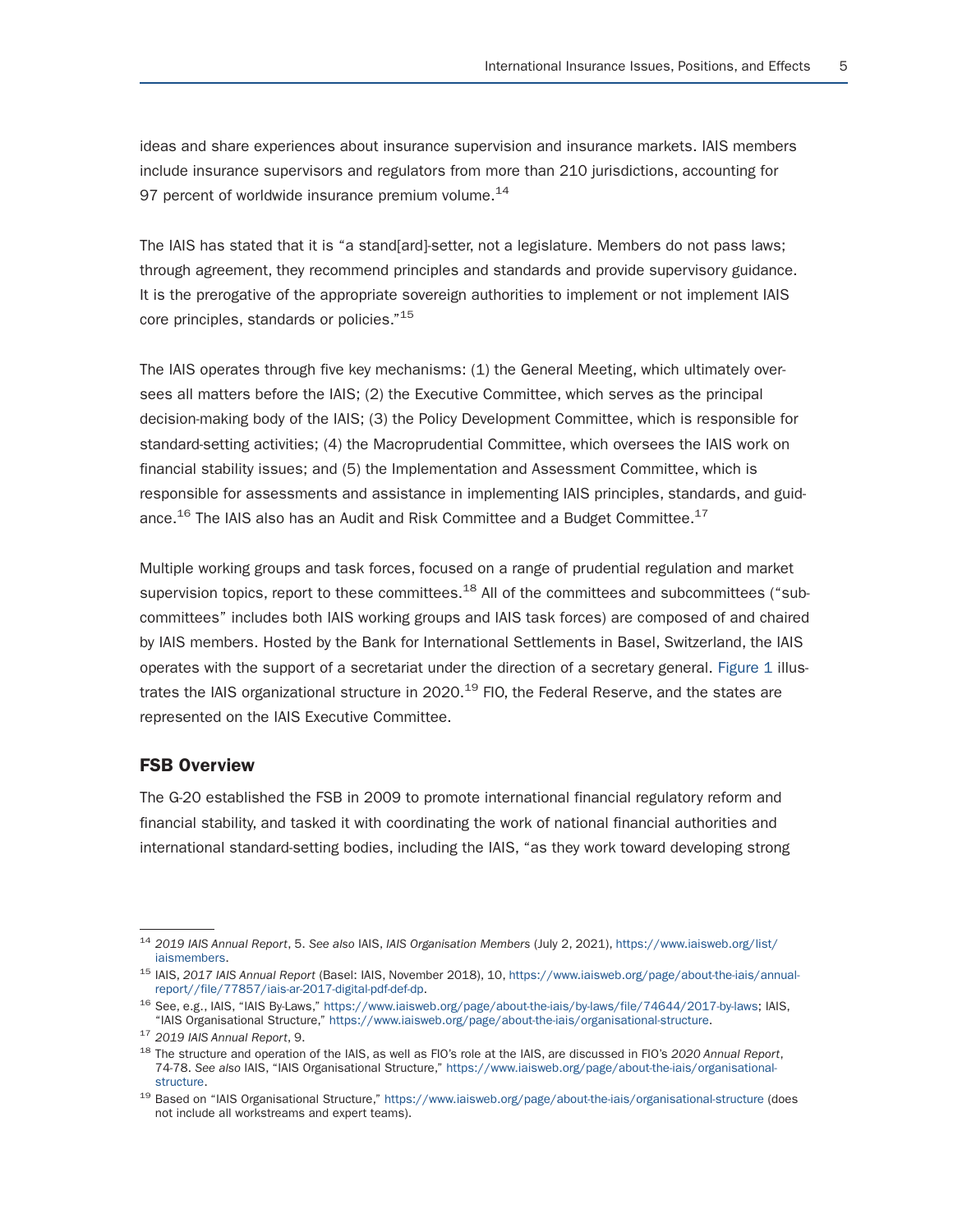

regulatory, supervisory and other financial sector policies."<sup>20</sup> The FSB's decisions are not legally binding on its members; the FSB "operates by moral suasion and peer pressure, in order to set internationally agreed policies and minimum standards that its members commit to implementing" in their jurisdictions through the relevant financial authorities. $^{21}$ 

The FSB's membership consists of 71 institutions from 24 jurisdictions and 13 international orga nizations and standard-setting bodies, including the  $IAB$ ,  $2<sup>2</sup>$  Treasury, the Federal Reserve, and the

<sup>&</sup>lt;sup>20</sup> See *2018 Fed-FIO Annual Report*. See also Treasury, *Insurance EO Report*, 57–59, 130; FSB, "History of the FSB,"<br>https://www.fsb.org/history-of-the-fsb/; FSB, "About the FSB," https://www.fsb.org/about/.

<sup>&</sup>lt;sup>21</sup> FSB, "About the FSB," https://www.fsb.org/about/.<br><sup>22</sup> FSB, "Members of the FSB," https://www.fsb.org/about/organisation-and-governance/members-of-the-financial-stabilityboard/.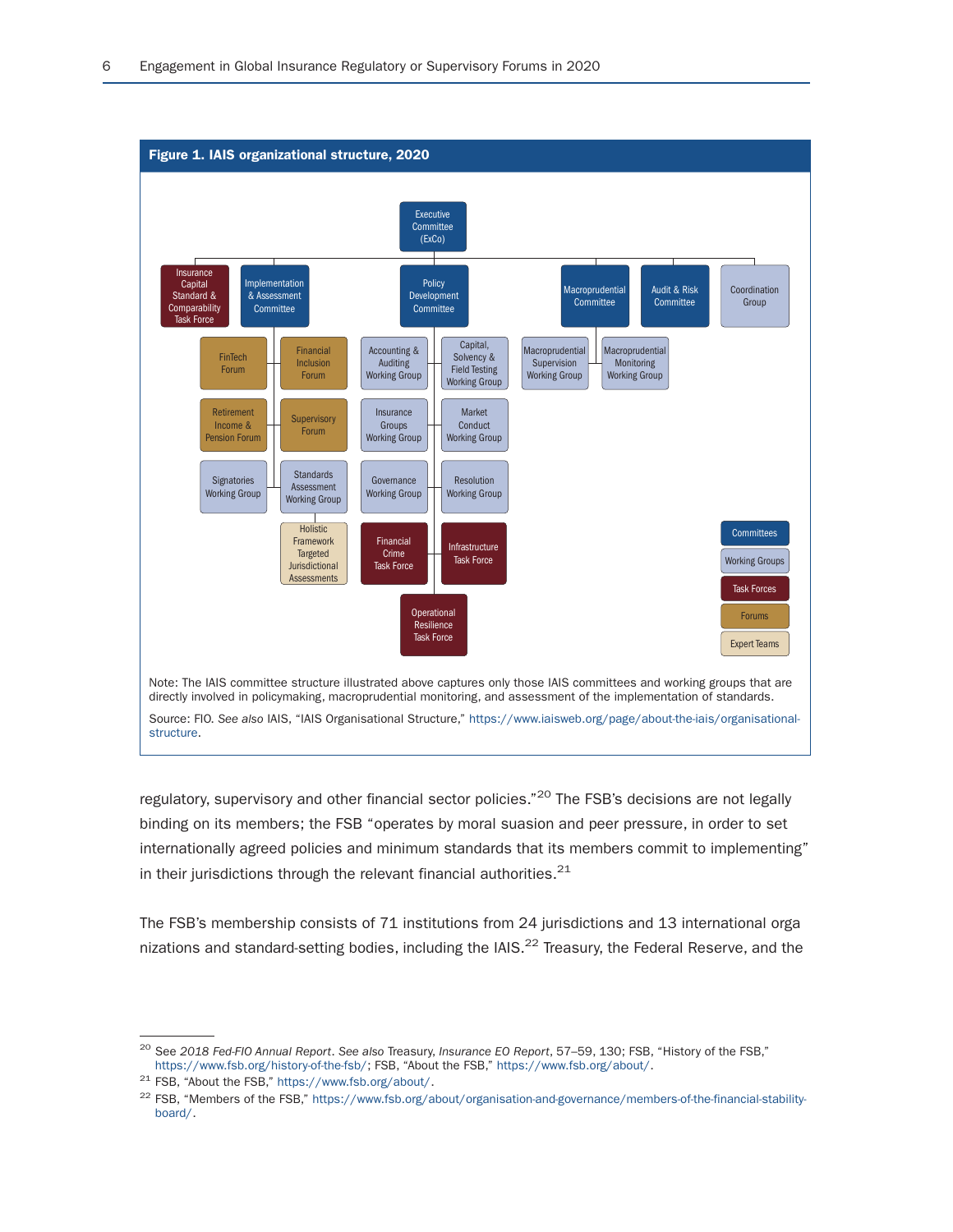Securities and Exchange Commission are the FSB's U.S. members.<sup>23</sup> In 2020, the FSB Chair was Randal K. Quarles.<sup>24</sup>

The FSB has created a compendium of standards that have been developed by various standardsetting bodies, including the IAIS. The compendium includes standards considered by the FSB to be "key for sound financial systems and deserving of priority implementation depending on country circumstances."25 The compendium includes standards that pertain to insurance, including the Insurance Core Principles, Standards, Guidance, and Assessment Methodology; the Key Attributes of Effective Resolution Regimes for Financial Institutions (discussed later in the "FSB Cross-Border Resolution" section of this report); and the G-20/OECD Principles of Corporate Governance.<sup>26</sup>

#### OECD Overview

The OECD operates through more than 200 committees and working groups composed of national experts and supported by a secretariat. Within this structure, insurance matters are the purview of the OECD Insurance and Private Pensions Committee (IPPC). In addition, the Working Party on Private Pensions (WPPP) engages on certain issues closely related to insurance. The U.S. delegation to the OECD varies by committee. Delegates from FIO and the U.S. Departments of Commerce and Labor, along with state insurance regulators, represent the views of the United States at the IPPC and WPPP.

The OECD develops legal instruments to express policies that its membership has developed. Typically, these instruments are non-legally binding recommendations and declarations. Since 1961, the IPPC has helped develop 22 of these legal instruments, eight of which remain in force as nonlegally binding recommendations.<sup>27</sup> Table 1 shows the in-force recommendations developed and adopted by the IPPC. In 2020, the IPPC developed and adopted, together with the Committee on Financial Markets, recommendations on financial literacy, replacing 2008-09 recommendations on financial education.<sup>28</sup>

<sup>&</sup>lt;sup>23</sup> FSB, 5th Annual Report 1 April 2017-31 March 2018 (Basel: FSB, December 2018), 37, https://www.fsb.org/wp-content/uploads/P011218.pdf.

<sup>&</sup>lt;sup>24</sup> FSB, "Organisational Structure and Governance," https://www.fsb.org/about/organisation-and-governance/.<br><sup>25</sup> FSB, "The Compendium of Standards," https://www.fsb.org/work-of-the-fsb/about-the-compendium-of-standards/<br>

<sup>&</sup>lt;sup>26</sup> FSB, "Key Standards for Sound Financial Systems," https://www.fsb.org/work-of-the-fsb/about-the-compendium-of-<br>standards/key\_standards/.

<sup>&</sup>lt;sup>27</sup> OECD, "OECD Legal Instruments involving the Insurance and Private Pensions Committee," https://<br>legalinstruments.oecd.org/en/instruments?mode=advanced&committeeIds=1651&dateType=adoption.

<sup>&</sup>lt;sup>28</sup> OECD, "Recommendation of the Council on Financial Literacy" (adopted October 29, 2020), https:// legalinstruments.oecd.org/en/instruments/OECD-LEGAL-0461.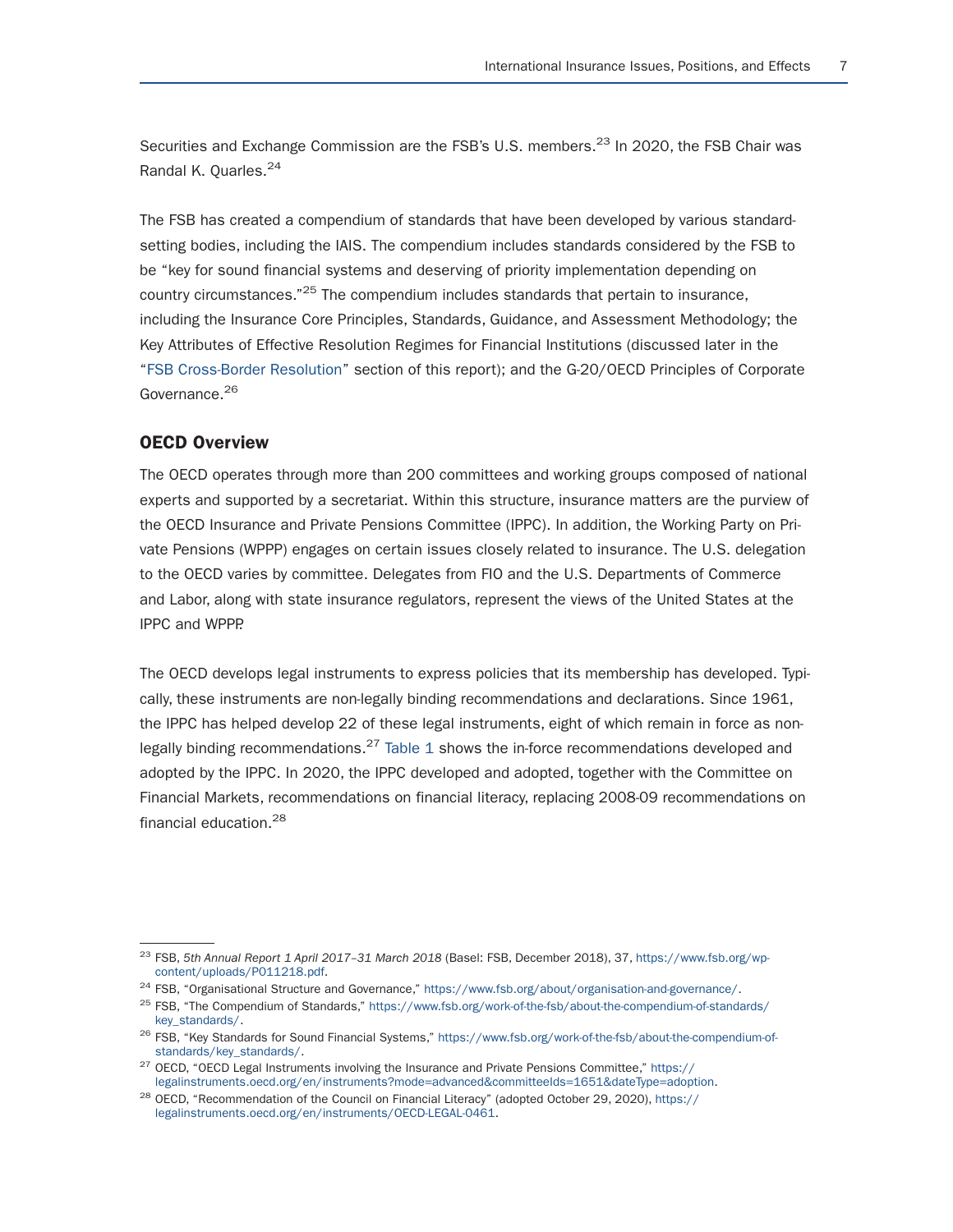| Table 1. OECD in-force insurance-related recommendations from IPPC                                                                              |               |  |
|-------------------------------------------------------------------------------------------------------------------------------------------------|---------------|--|
| <b>Recommendations</b>                                                                                                                          | Date adopted  |  |
| <b>Financial Literacy</b>                                                                                                                       | Oct. 29, 2020 |  |
| Disaster Risk Financing Strategies                                                                                                              | Feb. 23, 2017 |  |
| Core Principles of Private Pension Regulation                                                                                                   | Sep. 27, 2016 |  |
| Policy Framework for Effective and Efficient Financial Regulation                                                                               | Nov. 26, 2009 |  |
| Guidelines on Insurer Governance                                                                                                                | Apr. 28, 2005 |  |
| Establishment of a Check-List of Criteria to define Terrorism for the Purpose of Compensation                                                   | Dec. 9, 2004  |  |
| Good Practices for Insurance Claim Management                                                                                                   | Nov. 24, 2004 |  |
| Common Classification of the Classes of Insurance Recognised by the Supervisory Authorities of the Member Countries                             | May 30, 1984  |  |
| Source: OECD, "OECD Legal Instruments," https://legalinstruments.oecd.org/en/instruments?mode=advanced&committeelds=<br>1651&dateType=adoption. |               |  |

In 2020, the IPPC contributed to a number of OECD publications, including analyses of artificial intelligence,<sup>29</sup> long-term care and healthcare insurance,<sup>30</sup> the COVID-19 pandemic,<sup>31</sup> and the insurance market.<sup>32</sup> Over the next few years, it is expected that the IPPC will continue to address issues relating to the COVID-19 pandemic, long-term care insurance, disaster risk management and financing, digitalization and innovation, cyber insurance, and insurance regulatory practices. All of these issues touch on significant U.S. policy initiatives currently being led by Treasury. FIO noted in both its *2019 Annual Report* and *2020 Annual Report* that it is important that FIO take an active leadership role in the international work on insurance matters at the OECD.

### IAIS Activities

The key "issues under discussion" at the IAIS include issues related to (1) COVID-19, (2) climate risk, (3) ICS, (4) other IAIS macroprudential work, (5) assessments of jurisdictions against IAIS standards, and (6) other IAIS work, such as the development of guidance and other written materials. Much of the work described below is ongoing and is expected to continue through 2021 and beyond.

<sup>&</sup>lt;sup>29</sup> OECD, *The Impact of Big Data and Artificial Intelligence (AI) in the Insurance Sector (January 28, 2020), https:// www.oecd.org/finance/ImpactBigDataAlintheInsuranceSector.htm.* 

<sup>&</sup>lt;sup>30</sup> OECD, Long Term Care and Healthcare Insurance in OECD and Other Countries (February 10, 2020), https://<br>www.oecd.org/finance/insurance/LongTermCareHealthCareInsuranceinOECDandotherCountries.htm.

<sup>&</sup>lt;sup>31</sup> OECD, Initial Assessment of Insurance Coverage and Gaps for Tackling COVID19 Impacts (April 2020), https://www.oecd.org/finance/insurance/InitialassessmentofinsurancecoverageandgapsfortacklingCOVID19impacts.pdf; OECD, *Responding to the COVID19 and Pandemic Protection Gap (May 28, 2020), https://www.oecd.org/coronavirus/*<br>policyresponses/respondingtothecovid19andpandemicprotectiongapininsurance35e74736/.

<sup>&</sup>lt;sup>32</sup> OECD, *Insurance Markets in Figures* (Paris: June 2020), https://www.oecd.org/daf/fin/insurance/ InsuranceMarketsinFigures2020.pdf; *see also* OECD, *Leveraging the Role of Property Catastrophe Reinsurance Markets: The Case of India, Indonesia, Myanmar, and the Philippines* (Paris: October 2020), https://www.oecd.org/ finance/insurance/leveraging-the-role-of-property-catastrophe-reinsurance-markets.htm.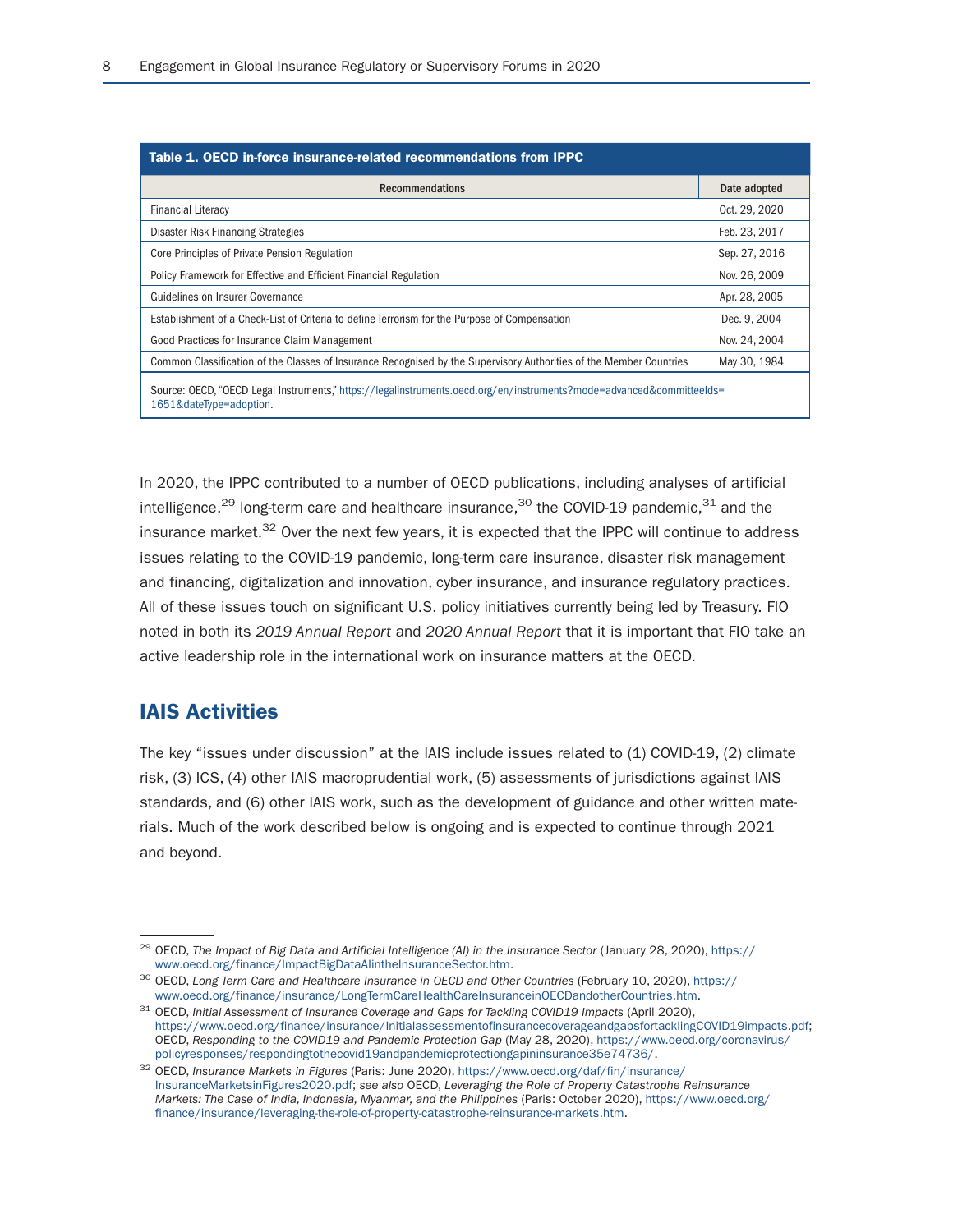#### Monitoring and Responding to the Effects of the COVID-19 Pandemic

The effects of the COVID-19 pandemic, including the associated financial and policy responses (collectively, the effects of the COVID-19 pandemic), have brought a series of wide-ranging and unprecedented new challenges for the global insurance industry, including transforming the insurance risk landscape. In response, the IAIS altered its work program to protect and provide operational relief to its constituents and also took steps to assess and address the implications of the pandemic on the global insurance sector.<sup>33</sup> These steps have included (1) adjusting IAIS operations, (2) facilitating communication and coordination among insurance supervisors on their policy responses, (3) issuing public statements on policyholder protection matters while cautioning against the payout of retroactive COVID-19-related claims by insurers, and (4) enhancing surveillance and analysis of the global insurance sector.

The IAIS took immediate action to safeguard the well-being of its members and stakeholders in March 2020 by suspending all in-person gatherings and transitioning to virtual events.<sup>34</sup> In an effort to provide operational relief, the IAIS adjusted its work program for members, insurers, and other stakeholders through the extension of timelines for the ICS and Aggregation Method data collections and the delay of public consultations on material such as Issues Papers and Application Papers by at least six months.<sup>35</sup> The impact of these changes is discussed in more detail in subsequent sections of this report.

Throughout 2020, the IAIS facilitated communication and coordination among insurance supervisors on policy responses to the effects of the COVID-19 pandemic.<sup>36</sup> In March 2020, the IAIS launched an ongoing survey of key regulatory, supervisory, and other financial policy measures taken by its members in response to the COVID-19 pandemic.<sup>37</sup> The survey and its responses were intended to promote the exchange of information between insurance supervisors and to identify common approaches and potential areas for coordinated responses. Responses were aggregated in a cumulative, members-only database with nearly 130 submissions from more than 70 jurisdictions.<sup>38</sup>

<sup>&</sup>lt;sup>33</sup> NAIC, *A Report of the NAIC on the State Insurance Regulatory Responses to COVID-19 (2020), 23, https://<br>content.naic.org/sites/default/files/naic\_covid\_19\_report\_update2.pdf.* 

<sup>&</sup>lt;sup>34</sup> Although the IAIS suspended in-person activities after its February 2020 committee meetings, IAIS groups, particularly the Executive Committee, held frequent teleconferences to facilitate this communication and coordi

<sup>&</sup>lt;sup>35</sup> IAIS, "IAIS Executive Committee takes steps to address impact of COVID-19 on the insurance sector," news release, March 27, 2020, https://www.iaisweb.org/page/news/press-releases/file/89387/27-march-2020-media-release-iais-executive-committee-takes-steps-to-address-impact-of-covid-19-on-the-insurance-sector.

<sup>&</sup>lt;sup>36</sup> See IAIS "IAIS Executive Committee takes steps to address impact of COVID-19 on the insurance sector."<br><sup>37</sup> IAIS, Global Insurance Market Report (GIMAR - Covid-19 Edition) (2020), 9, https://www.iaisweb.org/page/super material/financial-stability/global-insurance-market-report-gimar/file/94221/iais-global-insurance-market-report-2020. Beginning in March 2020, IAIS members from all over the globe submitted responses to the IAIS survey asking about the key regulatory, supervisory, and other financial policy measures taken in responses to COVID-19. The information was collected to facilitate information exchange between insurance supervisors and to identify common approaches and potential areas for coordinated responses by the IAIS.

<sup>&</sup>lt;sup>38</sup> See IAIS, Global Insurance Market Report (GIMAR – Covid-19 Edition). An additional 11 jurisdictions outside of the IAIS's scope also participated in the sectorwide data collection. *See* IAIS, "Newsletter" (November/December 2020), 6, https://www.iaisweb.org/page/news/newsletter-archive/file/93986/iais-newsletter-november-december-2020#.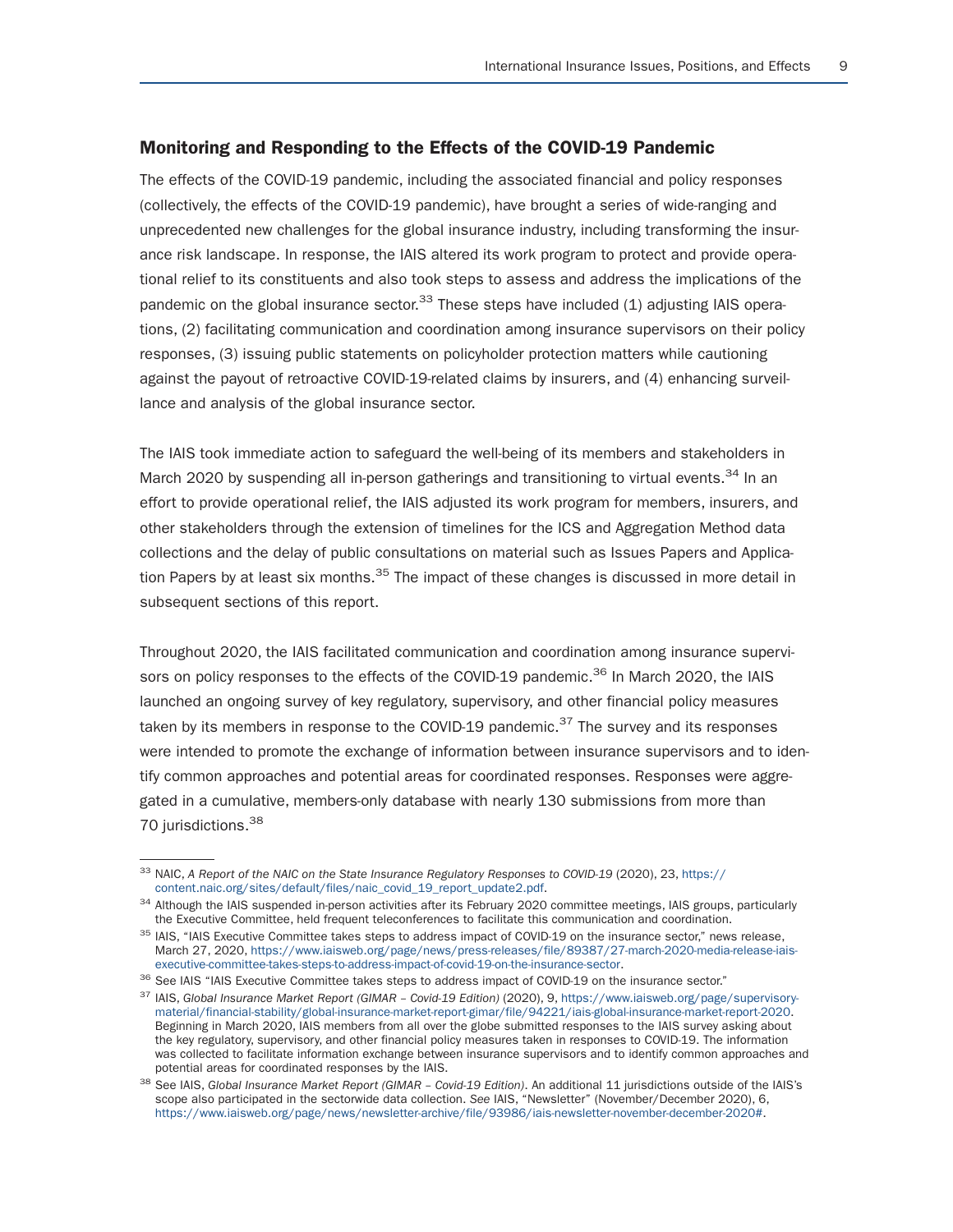The IAIS's supervisory discussions emphasized the importance of effective policyholder protection and fair treatment of customers during the pandemic.<sup>39</sup> Many supervisors took proactive steps, such as allowing alternative methods of distributing insurance policies that do not require physical presence, giving policyholders extra flexibility on premiums, and refunding some premiums if loss experience declined sharply, such as with auto insurance.<sup>40</sup> The IAIS also encouraged insurers to pay covered claims related to COVID-19 promptly.<sup>41</sup> Discussion at the IAIS, however, revealed that requiring insurers to cover excluded losses related to COVID-19 retroactively could have financial stability implications. The IAIS cautioned against such initiatives.<sup>42</sup>

To assess the effects of the COVID-19 pandemic on global insurers and insurance sectors, the IAIS repurposed its Global Monitoring Exercise (GME), previously planned to assess global insurance-market trends and developments and to detect the possible build-up of systemic risk in the global insurance sector. The IAIS focused the 2020 GME on the resulting economic impact of the pandemic. To this end, data were collected from a pool of 60 insurance groups and regulatory agencies in 28 jurisdictions. These data were collected to assess the financial impact of the pandemic at both the company and sector level as well as to inform insurance supervisors' responses.<sup>43</sup> Three different data collections provided the IAIS with four quarterly data points for its monitoring and forward-looking analysis.<sup>44</sup>

In December 2020, the IAIS published a special edition of the 2020 Global Insurance Market Report (GIMAR) which assessed the effects of the COVID-19 pandemic on the global insurance sector in the first six months of 2020. The IAIS concluded that despite the volatility in the financial markets during the first half of 2020, "the global insurance sector has remained both financially and operationally resilient," although the IAIS acknowledged that the pandemic's ultimate impact on the insurance sector and its policyholders remains uncertain.<sup>45</sup>

Based on data and information collected by the IAIS, financial-market volatility associated with the effects of the COVID-19 pandemic primarily impacted the insurance sector's profitability through investment losses. The IAIS believes the surrounding duration and the long-term impact of COVID-19 on the global insurance industry will continue to present risks to insurers' profitability and solvency, and to broader financial stability.<sup>46</sup> The IAIS plans to continue to monitor and assess how insurers are affected by focusing on key vulnerabilities, which may include

<sup>&</sup>lt;sup>39</sup> IAIS, "IAIS facilitates global coordination on financial stability and policyholder protection during Covid-19 crisis," news release, May 7, 2020, https://www.iaisweb.org/file/89860/iais-media-release-financial-stability-and-policyholder-

<sup>&</sup>lt;sup>40</sup> IAIS, "IAIS facilitates global coordination on financial stability and policyholder protection during Covid-19 crisis."<br><sup>41</sup> IAIS, "IAIS facilitates global coordination on financial stability and policyholder protect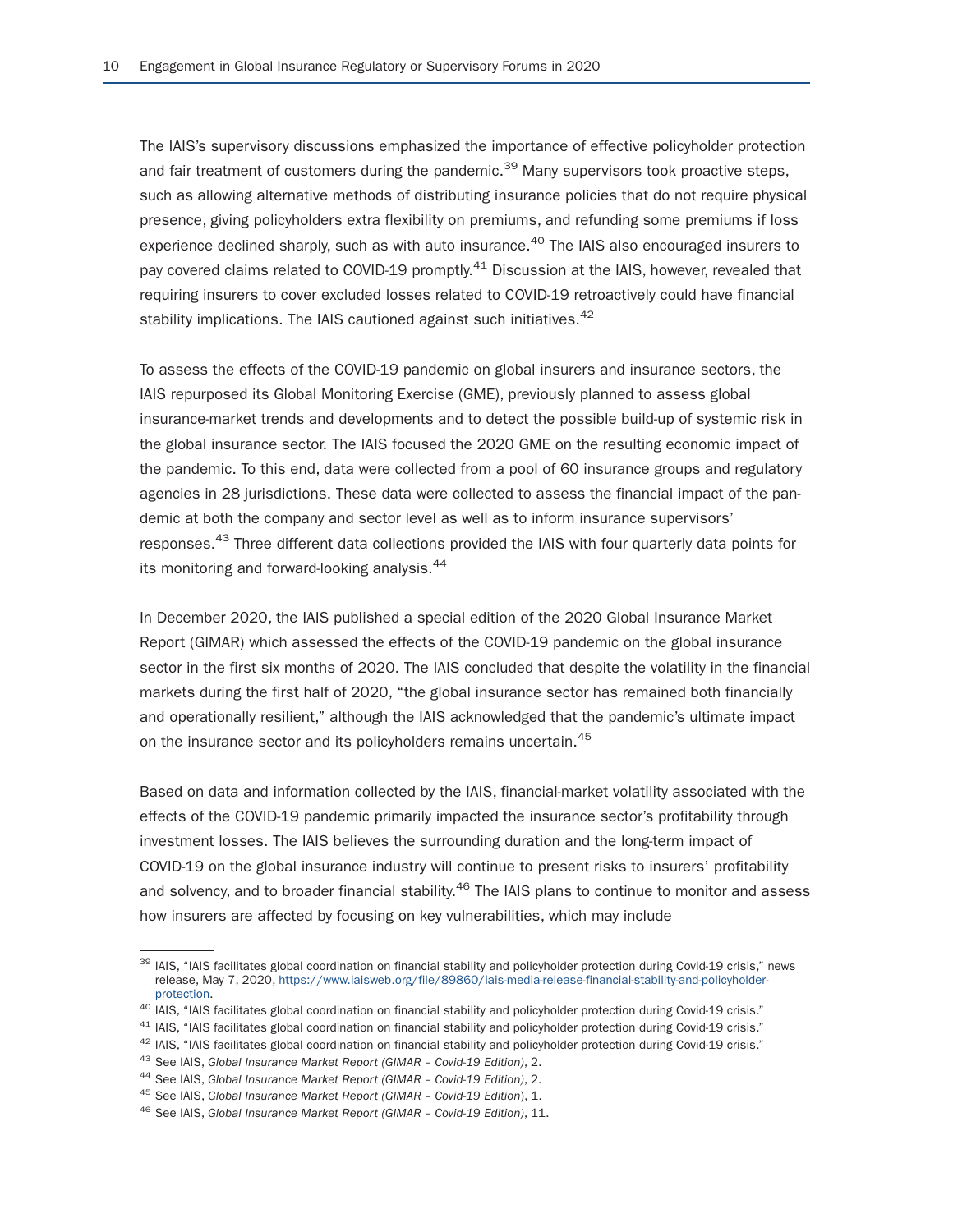- the potential for credit quality deterioration, including adverse-ratings migration in insurers' bond holdings;
- the impact of the prolonged low interest environment, particularly for insurers writing interestsensitive products with long-term guarantees; and
- increased COVID-19-related claims frequency and severity, including claims from business interruption insurance coverage due to the uncertainties surrounding policy wording. $47$

In addition to its then-current initiatives, the IAIS planned for ongoing assessment of potential vulnerabilities arising from the effects of the COVID-19 pandemic, additional supervisory material, and other activities that would facilitate the leadership role that insurers, supported by supervisors, have to play in the recovery from the effects of the COVID-19 pandemic.

#### Climate Risk

During 2020, the IAIS's climate efforts included finalizing an issues paper on recommendations regarding climate-related financial disclosures,<sup>48</sup> consulting the public on an application paper for supervision of climate risks in insurance, $49$  analyzing the impact of climate change on insurers' investments, and adopting an institutional environmental policy for the IAIS's own behavior.<sup>50</sup>

The February 2020 joint IAIS and Sustainable Insurance Forum (SIF) issues paper on disclosures followed recommendations released in 2017 by the FSB Task Force on Climate-related Financial Disclosures (TCFD) and a 2018 joint IAIS and SIF issues paper on climate change risks to the insurance sector. The IAIS and SIF based their 2020 paper on a 2019 SIF survey about insurers' use of climate risk disclosures. The 2020 paper discussed likely trade-offs when strengthening implementation, suggested a broad range of supervisory issues resulting from an increase in this risk, and recommended that the IAIS and SIF, as a next step, issue a joint application paper on climate risk in the insurance sector.

In October 2020, the IAIS and SIF issued a public consultation on the *Draft Application Paper on the Supervision of Climate-related Risks in the Insurance Sector*, setting a January 2021 deadline for comments. They explained that the draft paper was meant to be a guide for supervisors applying relevant IAIS Insurance Core Principles (ICPs) and standards when supervising climate risk. In addition to public disclosure, the draft paper discussed the supervisory role, corporate gov-

<sup>&</sup>lt;sup>47</sup> See IAIS, *Global Insurance Market Report (GIMAR – Covid-19 Edition)*, 1.<br><sup>48</sup> IAIS, "Issues Paper on the Implementation of the Recommendations of the Task Force on Climate-related Financial Disclosures," (Basel: IAIS, February 2020), https://www.iaisweb.org/page/supervisory-material/issues-papers/file/88991/

<sup>&</sup>lt;sup>49</sup> IAIS, "Public Consultation: Draft Application Paper on the Supervision of Climate-related Risks in the Insurance Sector," https://www.iaisweb.org/page/consultations/closed-consultations/2021/application-paper-on-the-supervision-of

<sup>50</sup> IAIS, *Environmental Policy* (Basel: IAIS, December 2020), https://www.iaisweb.org/file/93682/iais-environmental-policy.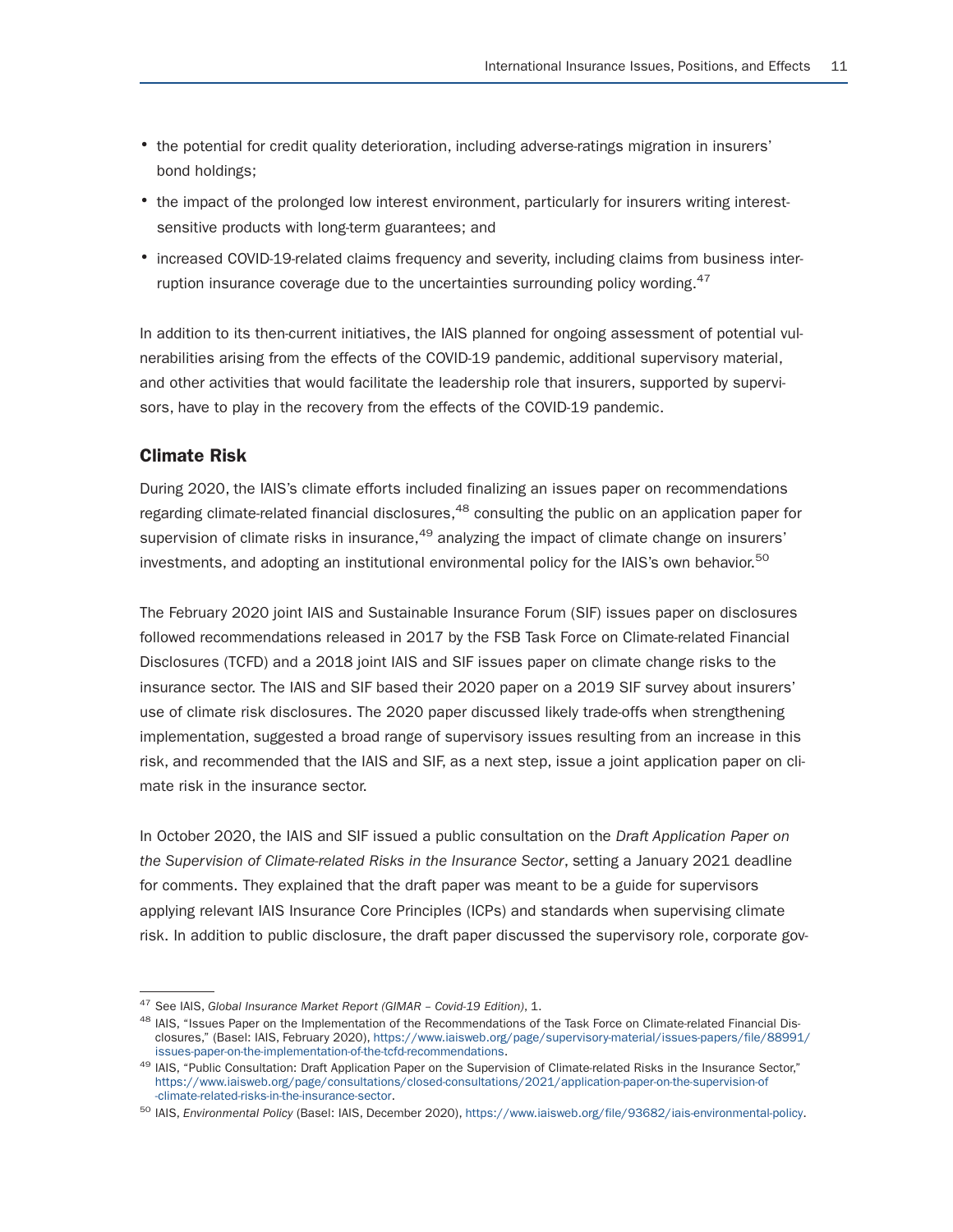ernance, risk management and internal controls, enterprise risk management for solvency purposes, and investments. The IAIS also held a public session on the background of the paper.<sup>51</sup>

In early December 2020, the IAIS adopted a policy to guide its own stewardship of the environment. The policy sets guidelines for the IAIS's performance on environmental issues with strategic objectives and metrics for monitoring and reporting progress. For example, the IAIS seeks to reduce its overall carbon footprint for travel related to in-person IAIS events and to reduce IAIS Secretariat travel by 25 percent.

During 2020, the IAIS approved commencement of research for a GIMAR special topic report on climate change. The IAIS indicated that the report will analyze the macroprudential risks from the impacts of climate change on insurers' investments. The IAIS also approved a collection of data to support the development of this GIMAR special topic, with publication expected in  $2021$ .<sup>52</sup>

#### ICS

The IAIS is developing the ICS, a risk-based global insurance capital standard for internationally active insurance groups (IAIGs), which will represent the quantitative component of the Common Framework for the Supervision of Internationally Active Insurance Groups (ComFrame).<sup>53</sup> The ICS aims to provide a comparable measure of group solvency, facilitating a common understanding of IAIG capital adequacy that is expected to enhance cooperation and coordination among supervisors around the world. As a groupwide, consolidated approach, the ICS is intended to provide a harmonized capital standard across jurisdictions.<sup>54</sup>

After six years of field testing the ICS, the IAIS launched its planned five-year ICS monitoring period in January 2020, marking the start of annual confidential reporting of the ICS by volunteer insurance groups and any additional reporting at the option of groupwide supervisors.<sup>55,56</sup> One of

<sup>51</sup> IAIS, "Public Consultation: Draft Application Paper on the Supervision of Climate-related Risks in the Insurance Sector," https://www.iaisweb.org/page/consultations/closed-consultations/2021/application-paper-on-the-supervision-of

<sup>&</sup>lt;sup>52</sup> IAIS, "2020-2021 Public Roadmap," (2020), 5, https://www.iaisweb.org/page/about-the-iais/public-roadmap/file/<br>88079/2020-2021 lais-public-roadmap.

<sup>&</sup>lt;sup>53</sup> ComFrame, adopted in November 2019, establishes supervisory standards and guidance focusing on the effective groupwide supervision of IAIGs. IAIS, "Frequently Asked Questions: IAIS Common Framework for the Supervision of Internationally Active Insurance Groups (ComFrame)," https://www.iaisweb.org/page/supervisory-material/insurance-core-<br>principles-and-comframe/file/87287/comframe-frequently-asked-questions.

<sup>&</sup>lt;sup>54</sup> See IAIS. Risk-Based Global Insurance Capital Standard Version 2.0 (Public Consultation Document), https:// www.iaisweb.org/page/consultations/closed-consultations/2018/ics-version-20//file/76124/ics-version-20

<sup>&</sup>lt;sup>55</sup> The purpose of the monitoring period is to monitor the performance of the ICS over a period of time rather than the capital adequacy of IAIGs. IAIGs are not expected to manage their businesses to the ICS during this time. As a result, no supervisory actions will be taken if ICS coverage ratios fall below 100 percent. Furthermore, the monitoring period is intended to be a period of stability for the reference ICS and additional reporting. This does not preclude possible clarifications or refinements and correction of major flaws or unintended consequences identified during the monitoring period to improve the ongoing development of the ICS. IAIS, "Explanatory Note on the Insurance Capital Standard (ICS) and Comparability Assessment" (November 2019), https://www.iaisweb.org/page/news/press-releases//file/87173/ explanatory-note-on-the-ics-and-comparability-assessment.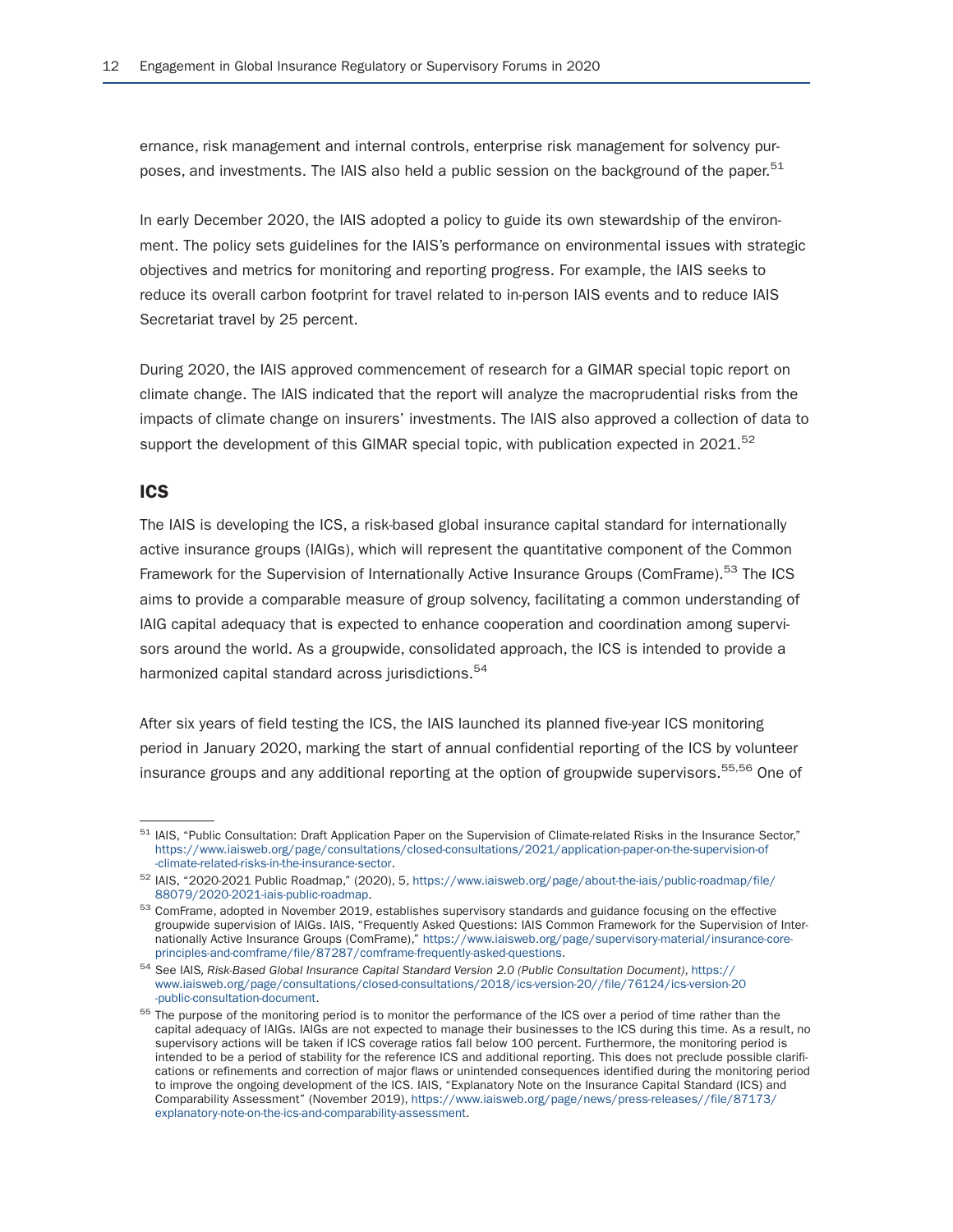the primary objectives of the monitoring period is for the IAIS to improve the ICS through feedback from supervisors and IAIGs.<sup>57</sup> The effects of the COVID-19 pandemic, however, presented some difficulties in the first year due to the lockdowns and travel restrictions that were imposed by various governments. The IAIS responded by providing operational relief to supervisors and firms, delaying the deadline for data submissions, and allowing firms to continue reporting on a bestefforts basis rather than a higher-quality basis. While the delay in reporting made it challenging for supervisory college discussions on the ICS to take place more widely in 2020, the IAIS still received some views from supervisors and firms, including on the appropriateness and performance of the reference ICS relative to existing capital standards.

The effects of the COVID-19 pandemic also led to the cancellation of the global supervisory forum that was planned for 2020. In addition, one jurisdiction withdrew from the ICS project so that the jurisdiction's authorities could address the impact of the health crisis on its own market. In the end, 39 insurance groups from around the world participated in the ICS confidential reporting exercise in 2020, six of which were from the United States.<sup>58</sup> Additionally, the conditions created by the pandemic provided the IAIS with some insight into the performance of the ICS in a period of global stress.

The IAIS's ultimate goal is a single ICS that includes a common methodology through which the ICS achieves comparable outcomes across jurisdictions. In reaching that objective, the IAIS will make certain key decisions during the monitoring period on whether other approaches will be part of the final structure of the ICS. An alternative valuation methodology (GAAP Plus) and other methods of calculating the ICS capital requirement—such as with the use of internal models—will be under consideration for inclusion in the ICS in its final form.

FIO and the Federal Reserve will continue to engage with the IAIS in order to better reflect U.S. insurance practices and markets in the ICS framework, endeavoring to also inform both the public consultation of the ICS as a prescribed capital requirement (PCR) and the economic impact assessment planned for later in the monitoring period. Team USA continues to advocate for an ICS that is appropriate for the United States.

Led by the United States and in collaboration with other interested jurisdictions, the development of the Aggregation Method (AM), a potential alternative approach to the ICS of calculating group capital, continues to progress. In November 2020, the IAIS issued a public consultation,

<sup>&</sup>lt;sup>56</sup> Optional reporting for the ICS can include ICS results based on an alternative valuation methodology (Generally Accepted Accounting Principles with Adjustments, or GAAP Plus) and other methods of calculating the ICS capital

<sup>&</sup>lt;sup>57</sup> IAIS, "Operationalisation of the Monitoring Period," news release, November 14, 2019, https://www.iaisweb.org/page/<br>news/press-releases//file/87172/operationalisation-of-the-monitoring-period.

<sup>&</sup>lt;sup>58</sup> See IAIS, "Successful first year of monitoring of the global insurance capital standard (ICS) on route to adoption in 2024," news release, March 8, 2021, https://www.iaisweb.org/news/press-release-successful-first-year-of-monitoring-ofthe-global-insurance-capital-standard-ics-on-route-to-adoption-in-2024.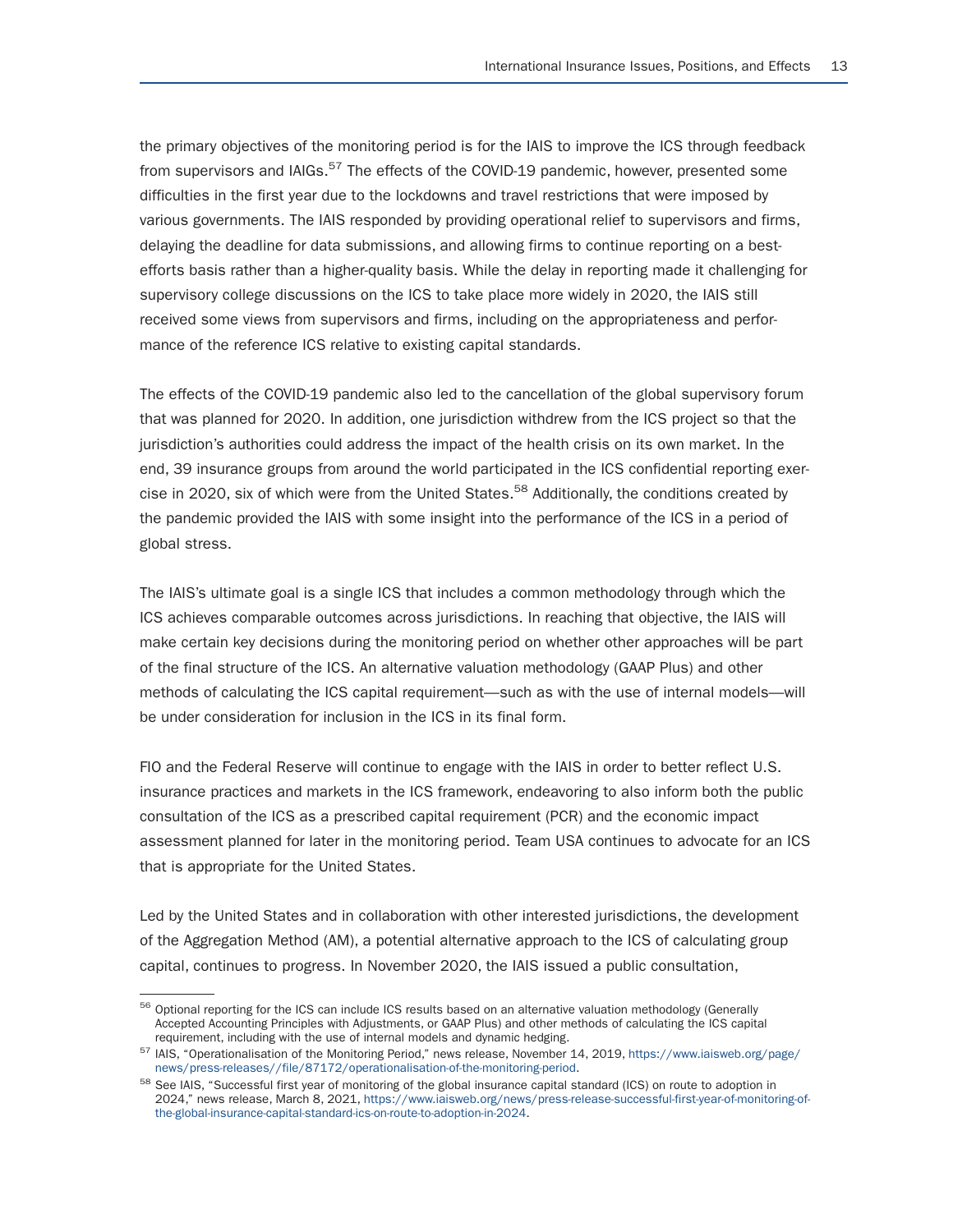requesting views on its draft definition of comparable outcomes and high-level principles to inform the criteria that will be used to assess whether the AM provides comparable outcomes to the ICS.59 If deemed comparable, the AM will be considered an outcome-equivalent approach for implementation of the ICS as a PCR. As with the ICS work, FIO and the Federal Reserve will continue to take an active part in the ongoing comparability discussions at the IAIS.

As set out in the Act, before "supporting or consenting to the adoption of any final" ICS, Treasury and the Federal Reserve—in consultation with the NAIC—are required to complete a study, and provide a report to Congress, on the impact on U.S. consumers and markets.<sup>60</sup> To help inform FIO's future work on the ICS and related matters at the IAIS, FIO issued a Request for Information in October 2020, seeking views on the potential impact to the U.S. insurance market with the planned implementation of the ICS, including the implications for global competitiveness of U.S. insurers and product cost and availability for consumers. $^{61}$  Treasury and the Federal Reserve consider that, in order for any form of an ICS to be considered a global standard, it must be appropriate for the U.S. insurance market.

#### Other IAIS Macroprudential Work

In 2020, the IAIS also further developed metrics to monitor the global insurance industry's liquidity position. On November 9, 2020, the IAIS published a draft liquidity monitoring metric for public comment.<sup>62</sup> This proposed metric would not be a requirement or have the potential to result in any designation of an insurer as systemically important. Instead, it would help the IAIS form a comprehensive assessment about the potential build-up of systemic risk in the insurance sector. The IAIS planned to continue to consult further on other liquidity metrics in 2021, including at least one that relies on company projections, and finalize an initial set of metrics for monitoring in 2022.

#### Assessment Work

Throughout 2020, the IAIS continued its pivot from the development of standards to supporting the implementation and assessment of implementation of standards. The IAIS published the results from its corporate and risk-governance thematic Peer Review Process, in which 70 mem-

<sup>&</sup>lt;sup>59</sup> IAIS, "Public Consultation on the Draft Definition and High-Level Principles to Inform the Criteria that Will Be Used to Assess Whether the Aggregation Method Provides Comparable Outcomes to the Insurance Capital Standard," https:// www.iaisweb.org/page/consultations/closed-consultations/2021/draft-definition-of-comparable-

 $^{60}$  Act § 211(c)(3)(A), 31 U.S.C. § 313 note.<br> $^{61}$  Federal Insurance Office Study on the Insurance Capital Standard, 85 Fed. Reg. 64,228 (October 9, 2020), https:// www.federalregister.gov/documents/2020/10/09/2020-22384/federal-insurance-office-study-on-the-<br>insurance-capital-standard.

<sup>62</sup> IAIS, Development of Liquidity Metrics: Phase 1 – Exposure Approach (Public Consultation Document) (Basel: IAIS, November 2020), https://www.iaisweb.org/page/consultations/current-consultations/development-of-liquidity-metricsphae-1-exposure-approach/file/93103/pcd-on-development-of-liquidity-metrics-phase-1-exposure-approach-public.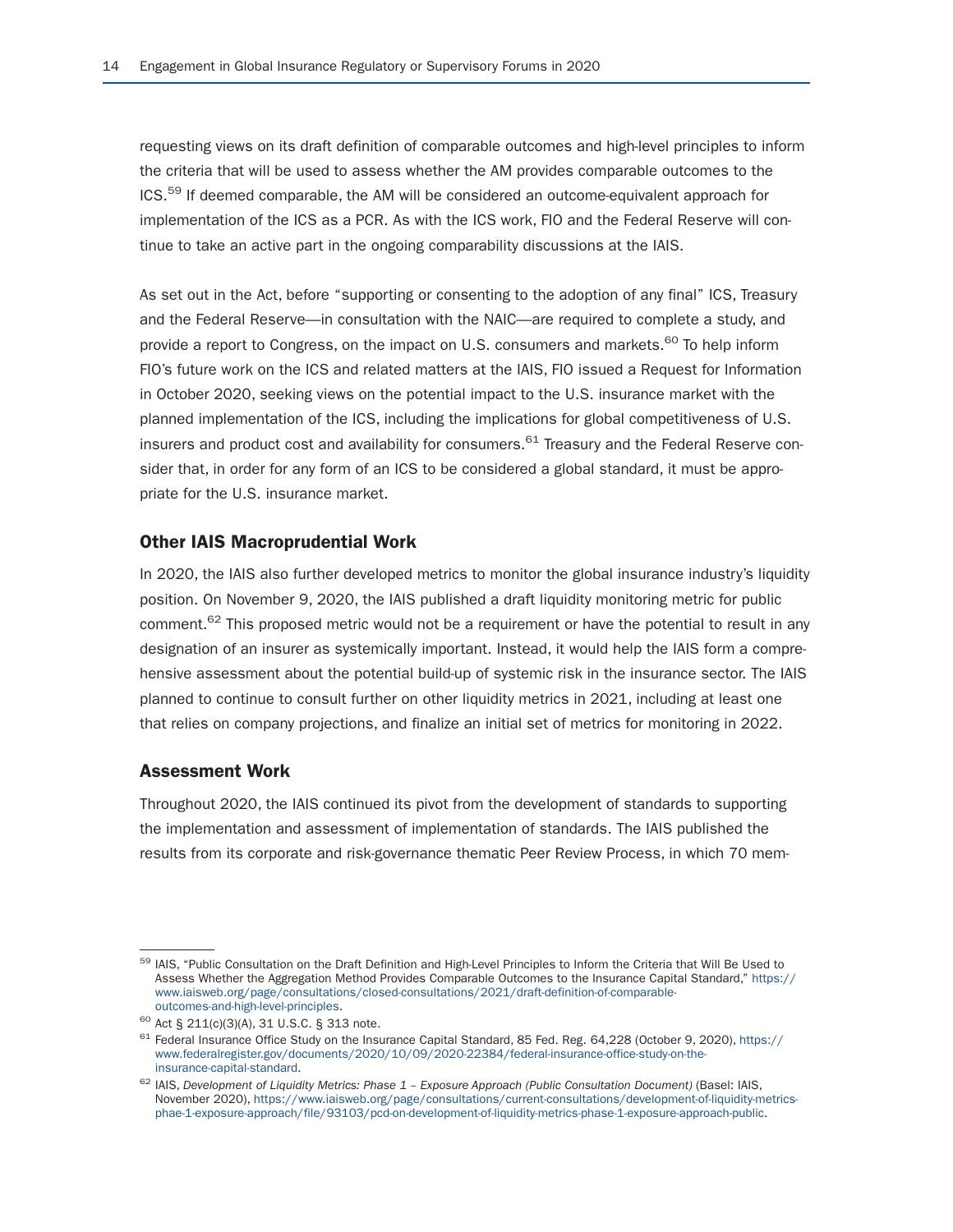bers participated, covering ICPs 4, 5, 7, and 8.<sup>63</sup> Following its 2019 assessment of Guernsey, the IAIS also published the results of its second pilot Member Assessment Process, a detailed assessment of the implementation of all ICPs, for the Kingdom of Morocco.<sup>64</sup> The IAIS additionally took steps to identify implementation needs and challenges from its broader membership base, particularly those from Emerging Market and Developing Economy (EMDE) jurisdictions.<sup>65</sup>

The IAIS also started its assessment of insurance supervisors' implementation of the Holistic Framework supervisory material. This assessment builds on existing IAIS assessment methodologies to promote globally consistent and effective implementation of the Holistic Framework supervisory material. In May 2020, the IAIS launched a self-assessment questionnaire, the first phase of the project. These self-assessments are intended to assess a baseline level of implementation. During 2020, the IAIS also agreed to the key design elements of the second phase of the implementation assessment, which is scheduled to start in 2021 and end in 2022, and feature more intensive assessments by the IAIS of implementation of the Holistic Framework supervisory material.

#### Other IAIS Activity

In response to the increasing significance of cyber risk, further exacerbated by increased teleworking and cyber incidents arising from the effects of the COVID-19 pandemic, the IAIS formed the Operational Resilience Task Force (ORTF) in 2020. The aim of the ORTF is to focus on developing supervisory supporting guidance and material in operational resilience, specifically on information technology third-party outsourcing and insurance sector cyber resilience. The ORTF may also look at integrating lessons on ensuring business continuity over an extended period into supervisory guidance.<sup>66</sup>

The IAIS also published material on a range of topics beyond those outlined above. For example, the Resolution Working Group, which FIO currently chairs, published an *Application Paper on Resolution Powers and Planning* in November 2020, based in part on issues raised during the consultation on ICP 12 and related ComFrame material.<sup>67</sup> Also, the IAIS released an *Issues Paper on the* 

<sup>63</sup> IAIS, *Peer Review of Corporate and Risk-Governance relative to the standards set out in Insurance Core Principles 4, 5, 7 and 8* (Basel: IAIS, June 2020), https://www.iaisweb.org/page/supervisory-material/implementation-and-capacity-

<sup>64</sup> IAIS, Detailed Assessment of Observance IAIS Insurance Core Principles (ICPs) Morocco (Basel: IAIS, June 2020), https:// www.iaisweb.org/page/supervisory-material/implementation-and-capacity-building/assessments/file/<br>90877/assessment-report-map-morocco.

<sup>&</sup>lt;sup>65</sup> IAIS, Newsletter (November/December 2020), "Implementation and Assessment Committee," https://www.iaisweb.org/<br>page/news/newsletter-archive/file/93986/iais-newsletter-november-december-2020#.

<sup>&</sup>lt;sup>66</sup> IAIS, "2021-2022 Roadmap Adopted on 22 February 2021," https://www.iaisweb.org/page/about-the-iais/public-roadmap Adopted on 22 February 2021," https://www.iaisweb.org/page/about-the-iais/public-roadmap.

<sup>&</sup>lt;sup>67</sup> IAIS, Application Paper on Resolution Powers and Planning (For Public Consultation) (Basel: IAIS, November 2020), https://www.iaisweb.org/page/consultations/closed-consultations/2021/application-paper-onresolution-powers-and-planning.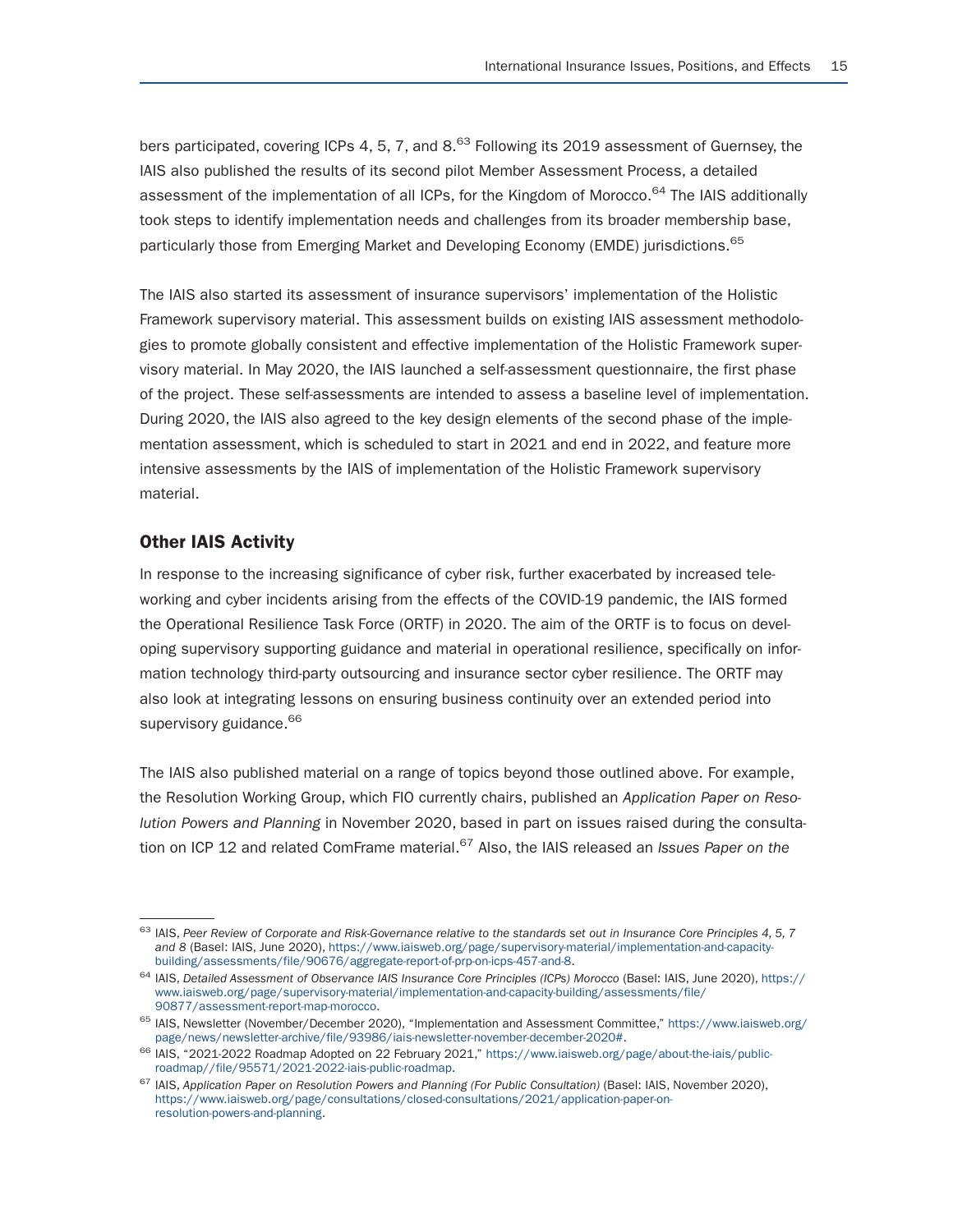Use of Big Data Analytics in Insurance,<sup>68</sup> a report on the LIBOR transition from an insurance perspective,<sup>69</sup> and a report on cyber risk underwriting.<sup>70</sup> Staff from FIO and the Federal Reserve contributed to development of IAIS materials and will continue to advocate for U.S. interests throughout the IAIS.

### FSB Cross-Border Resolution

The FSB oversees some insurance resolution-planning work through the CrossBorder Crisis Management Group for Insurers ( $i$ CBCM).<sup>71</sup> The FSB's  $i$ CBCM assists and supports regulatory authorities in the development and implementation of resolution-related policy measures for global systemically important insurers (G-SIIs). Specifically, the iCBCM works under the direction of the FSB's Resolution Steering Group and in coordination with the IAIS's Resolution Working Group, to develop guidance for resolution powers and tools regarding G-SIIs, as well as addressing issues relating to their application.<sup>72</sup> Both FIO and the Federal Reserve are members of the iCBCM.

In 2014, the FSB released its *Key Attributes for Effective Resolution Regimes for Financial Institutions* (Key Attributes), which covers financial institutions overall, and includes separate annexes for various sectors, including insurance.73 In August 2020, the FSB finalized the *Key Attributes Assessment Methodology for the Insurance Sector*, which presents the approach for assessing implementation of the Key Attributes in the insurance sector. $74$ 

In November 2020, the FSB issued its ninth report on the implementation of resolution reforms, which noted that the iCBCM will continue to monitor the implementation of the Key Attributes for the insurance sector.<sup>75</sup>

<sup>&</sup>lt;sup>68</sup> IAIS, *Issues Paper on the Use of Big Data Analytics in Insurance* (Basel: IAIS, February 2020), https://www.iaisweb.org/<br>page/supervisory-material/issues-papers/file/89244/issues-paper-on-use-of-big-data-analytics-in

<sup>69</sup> IAIS. Supervisory Issues Associated with Benchmark Transition from an Insurance Perspective (Basel: IAIS, July 2020), https://www.iaisweb.org/page/supervisory-material/other-supervisory-papers-and-reports/file/90888/

<sup>&</sup>lt;sup>70</sup> IAIS, Cyber Risk Underwriting: Identified Challenges and Supervisory Considerations for Sustainable Market Development (Basel: IAIS, December 2020), https://www.iaisweb.org/page/supervisory-material/other-supervisory-papers-andreports/file/94255/cyber-risk-underwriting-identified-challenges-and-supervisory-considerations-

for-sustainable-market-development. 71 See *2019 Fed-FIO Annual Report*. 72 FSB, *FSB 2019 Resolution Report: Mind the Gap* (Basel: FSB, November 2019), 16, https://www.fsb.org/wp-content/

<sup>&</sup>lt;sup>73</sup> FSB, *Key Attributes of Effective Resolution Regimes for Financial Institutions (Basel: FSB, October 2014), https:// www.fsb.org/wp-content/uploads/r\_141015.pdf.* 

<sup>&</sup>lt;sup>74</sup> FSB, Key Attributes Assessment Methodology for the Insurance Sector (Basel: FSB, August 2020), https://www.fsb.org/<br>wp-content/uploads/P250820-1.pdf.

<sup>&</sup>lt;sup>75</sup> FSB, FSB 2020 Resolution Report (Basel: FSB, November 2020), 18, https://www.fsb.org/2020/11/2020-resolutionreport-be-prepared/.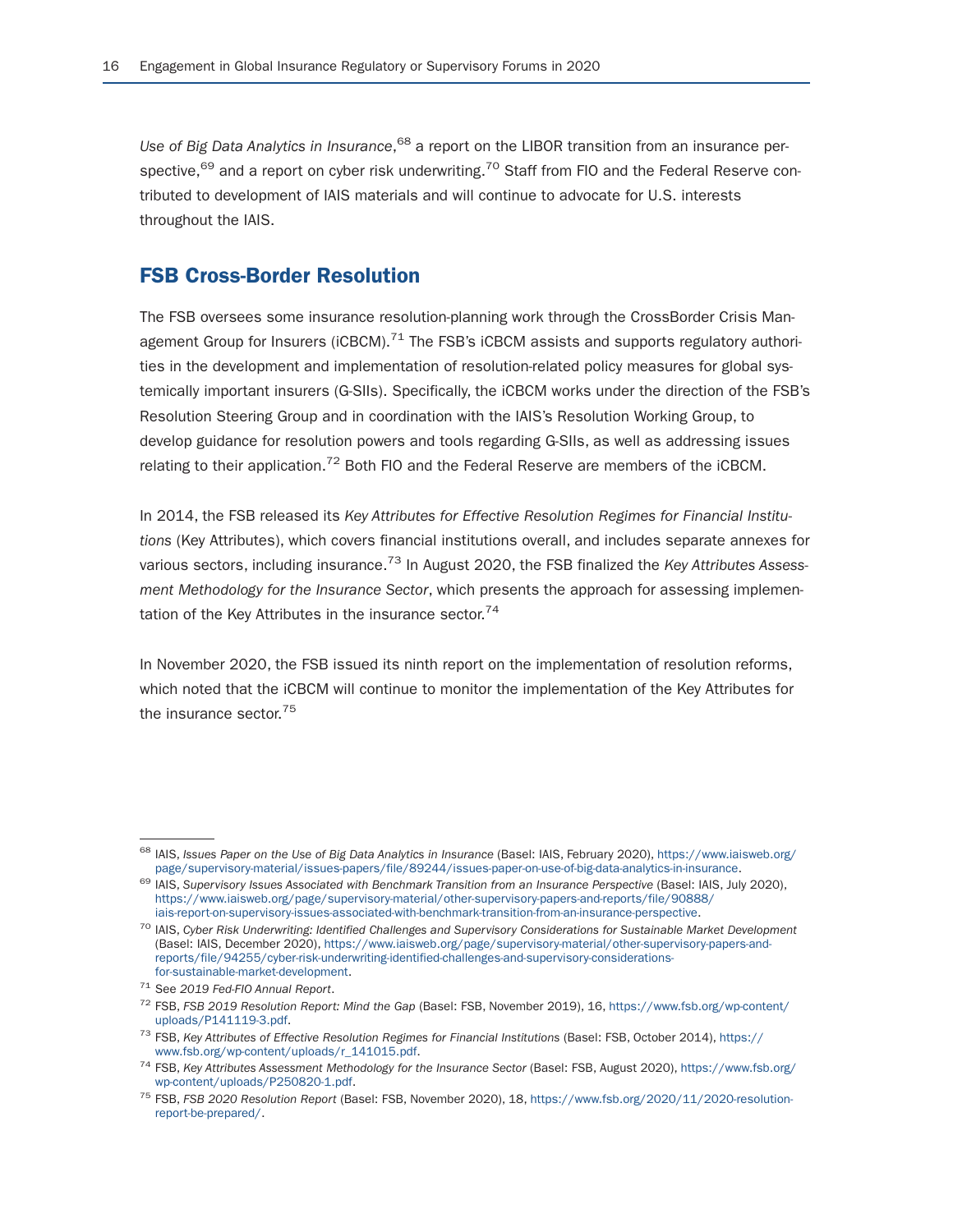# Transparency Efforts at the IAIS and the FSB

FIO and the Federal Reserve promote efforts to increase transparency at the IAIS and the FSB. FIO further enhances transparency by engaging with stakeholders through the FACI, which provides non-binding advice and recommendations to FIO. The Federal Reserve performs a similar function through the IPAC.

### IAIS Transparency Efforts

Our 2019 report noted several aspects of the IAIS's approach to transparency, as follows: $^{76}$ 

- enshrining in IAIS by-laws the requirement to "operate in an open and transparent manner";<sup>77</sup>
- committing, in its 2017 Stakeholder Engagement Plan, to enhanced engagement opportunities;<sup>78</sup>
- holding an annual conference, open to all stakeholders and the general public;<sup>79</sup>
- expanding reliance on its newsletter and website to publish key materials and publicize engagement opportunities;<sup>80</sup> and
- a statement by the IAIS secretary general that the IAIS has "a fresh commitment to further strengthen these stakeholder engagement efforts."<sup>81</sup>

As described in last year's report, these commitments have been reflected in the increasingly transparent manner by which the IAIS has considered, advanced, and adopted its policy initiatives, standards, and guidance.<sup>82</sup>

While the IAIS made a range of adjustments to its work program in 2020 to provide operational relief to member supervisors, insurers, and other stakeholders, and while no in-person meetings were held after February 2020, the work and outreach of the IAIS continued. Table 2 compiles the various stakeholder consultations and events conducted by the IAIS in 2020, all of which were held through remote means. As in past years, Team USA members actively participated in each of

<sup>&</sup>lt;sup>76</sup> See 2019 Transparency Report, 2019 Fed-FIO Annual Report.<br><sup>77</sup> See "IAIS By-Laws," Art. 2(3).<br><sup>78</sup> See IAIS, 2017 Annual Report, 10 (referencing the "commitments contained in the IAIS Stakeholder Engagement Plan").<br><sup>7</sup>

<sup>&</sup>lt;sup>80</sup> See, e.g., IAIS, "Newsletter," https://www.iaisweb.org/page/news/newsletter; IAIS, *Stakeholder Engagement Plan*, section I(K), https://www.iaisweb.org/file/65579/iais-stakeholder-engagement-plan-2017.

<sup>&</sup>lt;sup>81</sup> IAIS, "Newsletter" (Summer 2019), 1, https://www.iaisweb.org/page/news/newsletter-archive/file/83788/iais-<br>newsletter-summer-2019.

<sup>82</sup> See 2019 Transparency Report, 2019 Fed-FIO Annual Report, 15.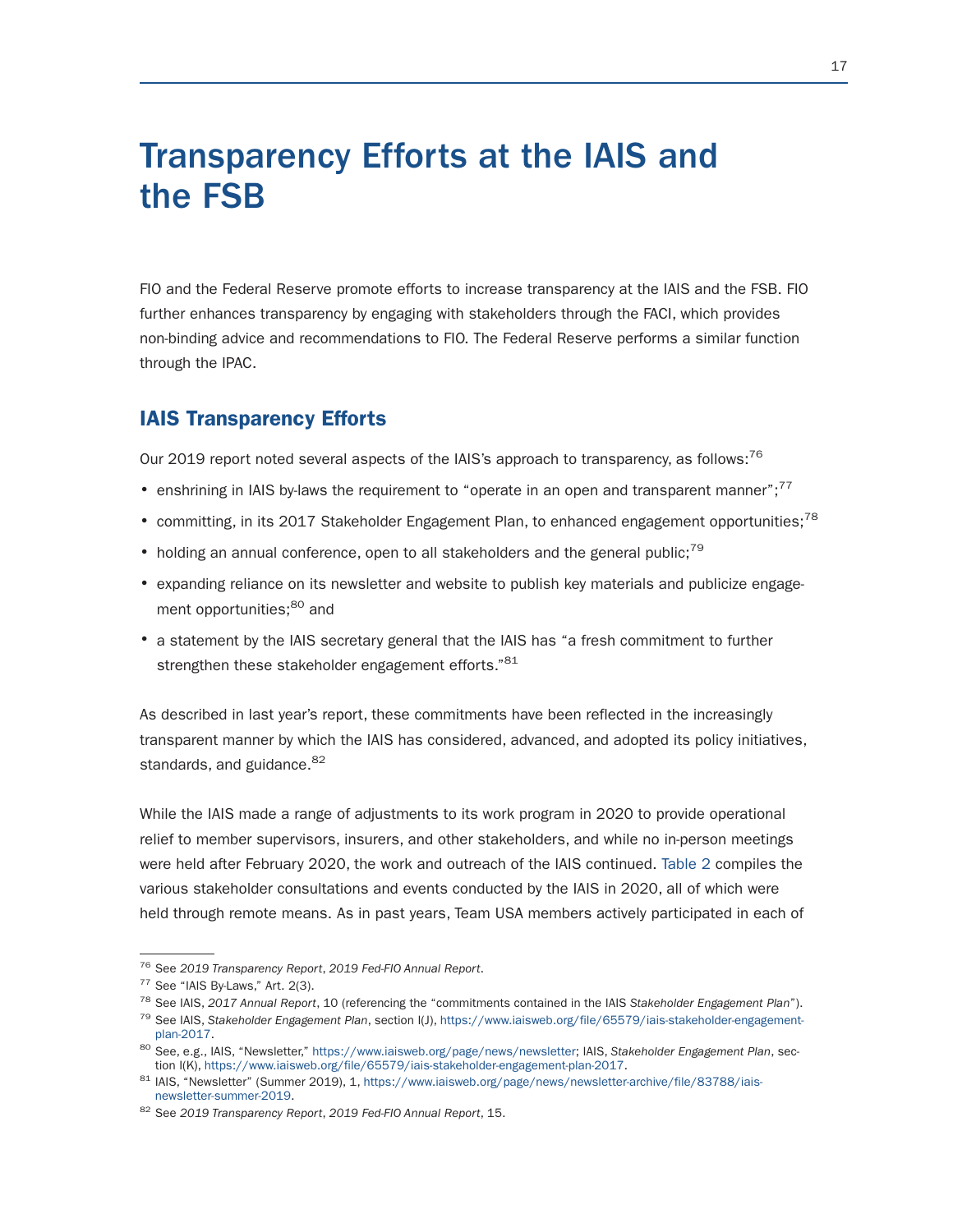| Table 2. IAIS stakeholder consultations and meetings, 2020 |                                                                                                                                                                                                                                  |  |
|------------------------------------------------------------|----------------------------------------------------------------------------------------------------------------------------------------------------------------------------------------------------------------------------------|--|
| Date                                                       | <b>Consultations and meetings</b>                                                                                                                                                                                                |  |
| January 14, 2020                                           | Public background session on the draft Issues Paper on Task Force on Climate-related Financial Disclosures (TCFD)<br>Recommendations (webinar) with United Nations Sustainable Insurance Forum (SIF).                            |  |
| January 21, 2020                                           | Public background session on ICS Version 2.0 for the monitoring period (teleconference).                                                                                                                                         |  |
| February 27, 2020                                          | Interested stakeholder call-in session with Accounting and Auditing Working Group to provide updates on its<br>activities and gather feedback on key matters of interest.                                                        |  |
| March 31, 2020                                             | Public briefing session on Issues Paper on the Use of Big Data Analytics in Insurance (teleconference).                                                                                                                          |  |
| April 21, 2020                                             | Stakeholder event (teleconference) of the Resolution Working Group to support the development of the Application<br>Paper on Resolution Powers and Planning.                                                                     |  |
| June 3, 2020                                               | Interested stakeholder teleconference with Accounting and Auditing Working Group to provide updates on its<br>activities and gather feedback on key matters of interest.                                                         |  |
| June 9, 2020                                               | IAIS SIF webinar supporting the development of an Application Paper on the Supervision of Climate-related Risks in<br>the Insurance Sector.                                                                                      |  |
| June 25, 2020                                              | IAIS ExCo virtual dialogue (webinar) focused on COVID-19 and an update on the IAIS's Roadmap activities and<br>providing stakeholders with an opportunity to ask questions to leadership and share their perspectives and views. |  |
| October 22, 2020                                           | Interested stakeholder teleconference with Accounting and Auditing Working Group to provide updates on its<br>activities and gather feedback on key matters of interest.                                                         |  |
| October 26, 2020                                           | Public background session co-hosted with SIF (webinar) on the Draft Application Paper on the Supervision of<br>Climate-related Risks in the Insurance Sector, that was published for consultation on October 13, 2020.           |  |
| November 30, 2020                                          | Public background sessions (webinar) on the two consultation documents: (1) Development of Liquidity Metrics:<br>Phase 1 - Exposure Approach; and (2) Application Paper on Resolution Powers and Planning.                       |  |
|                                                            | Source: IAIS, "Stakeholder Meetings," https://www.iaisweb.org/page/events/stakeholder-meetings/previous-meetings.                                                                                                                |  |

the sessions, including by chairing some of them. In the view of Treasury and the Federal Reserve, this expansive list demonstrates that the IAIS continues to take seriously the need for transparency. Its efforts to do so during this difficult period reflect that commitment. Team USA members will advocate for continued transparency by the IAIS and will continue to consult among themselves and with U.S. stakeholders in support of such efforts.

### FSB Transparency Efforts

Treasury and the Federal Reserve have also worked to increase transparency at the FSB, including through the Federal Reserve's leadership role. Randal K. Quarles continued to serve as FSB Chair in 2020. He made increasing FSB transparency and stakeholder engagement a key part of the group's agenda. In 2019, for the first time in its history, the FSB publicly disseminated its comprehensive work program. The FSB's work program was also published in 2020 and 2021.

The FSB also continues to engage directly with insurers as part of its transparency efforts. In May 2020, senior FSB representatives met with industry stakeholders, including insurers, on the impact of COVID-19. Insurers also participated in other discussions at the FSB, including an FSB event on credit-rating downgrades.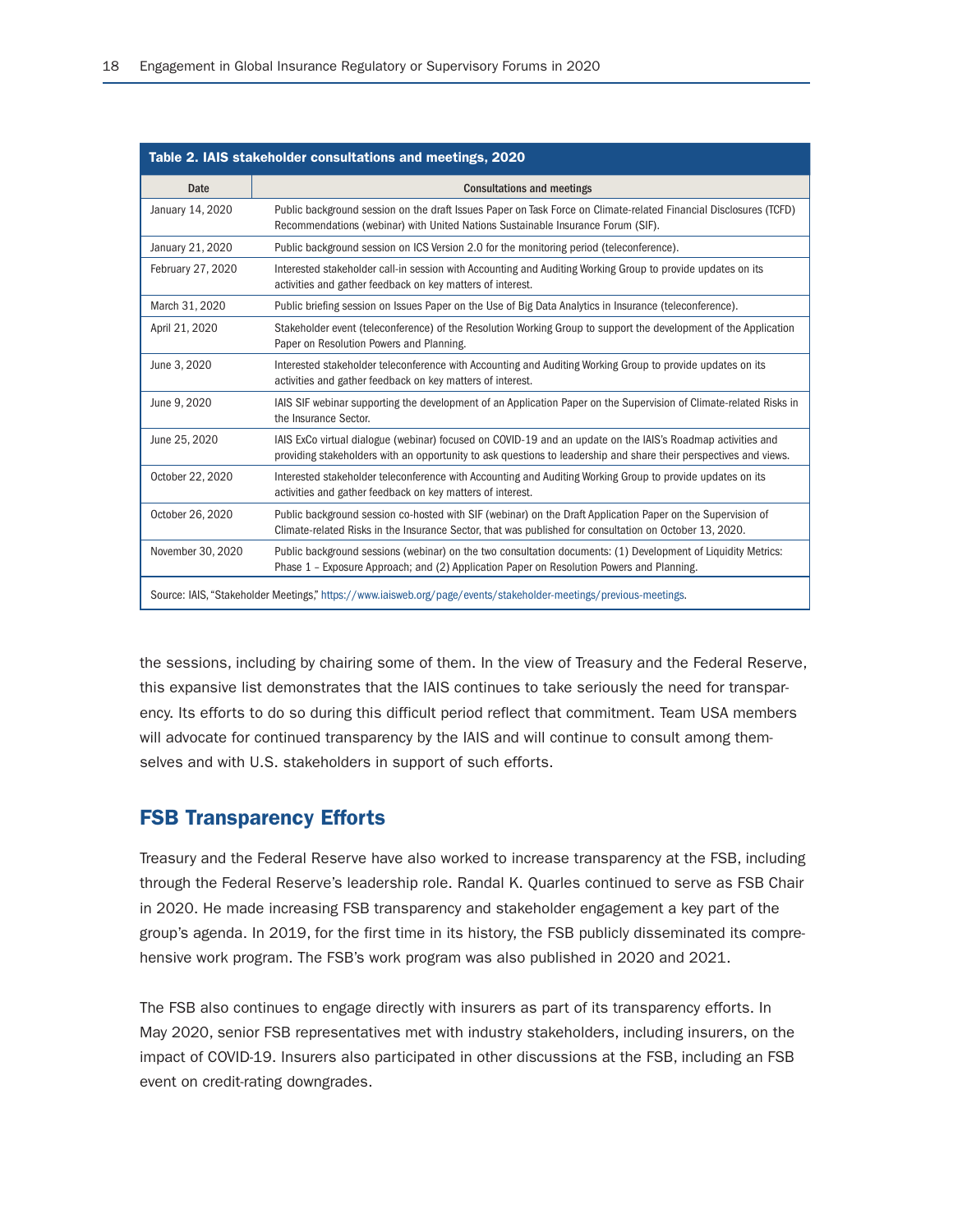The Federal Reserve and Treasury also have advocated for increased transparency on IAIS matters at the FSB. The Federal Reserve and Treasury have advocated at both the IAIS and FSB for a public consultation as part of the FSB's planned 2022 review of G-SII designations. To accommodate this public consultation after the delays in implementation of the Holistic Framework due to COVID-19, the Federal Reserve and Treasury have suggested postponing this review until 2023.

The FSB continues to look for ways to further increase stakeholder engagement.

### Federal Advisory Committee on Insurance

FIO receives non-binding advice and recommendations from FACI, which includes a cross-section of members who represent the views of state and non-government persons having an interest in FIO's duties and authorities, including state insurance regulators, industry experts, and consumer advocates. FACI has four subcommittees, which prepare draft recommendations for FACI's consideration. The Subcommittee on FIO's International Work presented draft recommendations related to international market access to FACI at the December 2020 meeting. The Subcommittee also presented a white paper addressing key market access challenges for international insurers, which elaborated on the proposed recommendations. <sup>83</sup>

Following discussion, FACI adopted the following recommendations: 84

- FIO should advocate for Treasury and other federal departments and agencies with relevant jurisdiction and expertise—including the Office of the U.S. Trade Representative—to ensure the issues the Subcommittee has identified are considered and resolution sought when engaging in trade negotiations and bilateral consultations with foreign jurisdictions.
- Analysis of which jurisdictions are engaging in the market access and level playing field issues the Subcommittee has identified should be expanded upon and maintained by the U.S. Government. FIO should advocate for the Office of the U.S. Trade Representative to request that the U.S. International Trade Commission undertake this work.
- Within the framework of international agreements, FIO should advocate for Treasury and the Office of the U.S. Trade Representative to encourage relevant agencies and organizations to strengthen monitoring of international trade agreement implementation and enforcement of violations, including establishment of annual meetings of signatories to review implementation status and adherence to commitments and new approaches for early identification of issues and resolution of disputes.

<sup>&</sup>lt;sup>83</sup> FACI International Subcommittee, "Market Access/Level Playing Field: Key Challenges for International Insurers,"<br>(2020), https://home.treasury.gov/system/files/311/faci-white-paper-market-access-12-20.pdf.

<sup>(2020),</sup> https://home.treasury.gov/system/files/311/faci-white-paper-market-access-12-20.pdf. 84 FACI, "Minutes – 3 December 2020," 33-34, https://home.treasury.gov/system/files/311/FACI-Minutes-12-20.pdf. *See also* Treasury, "FACI Recommendations," https://home.treasury.gov/policy-issues/financial-markets-financial-institutionsand-fiscal-service/federal-insurance-office/federal-advisory-committee-on-insurance-faci/faci-recommendations.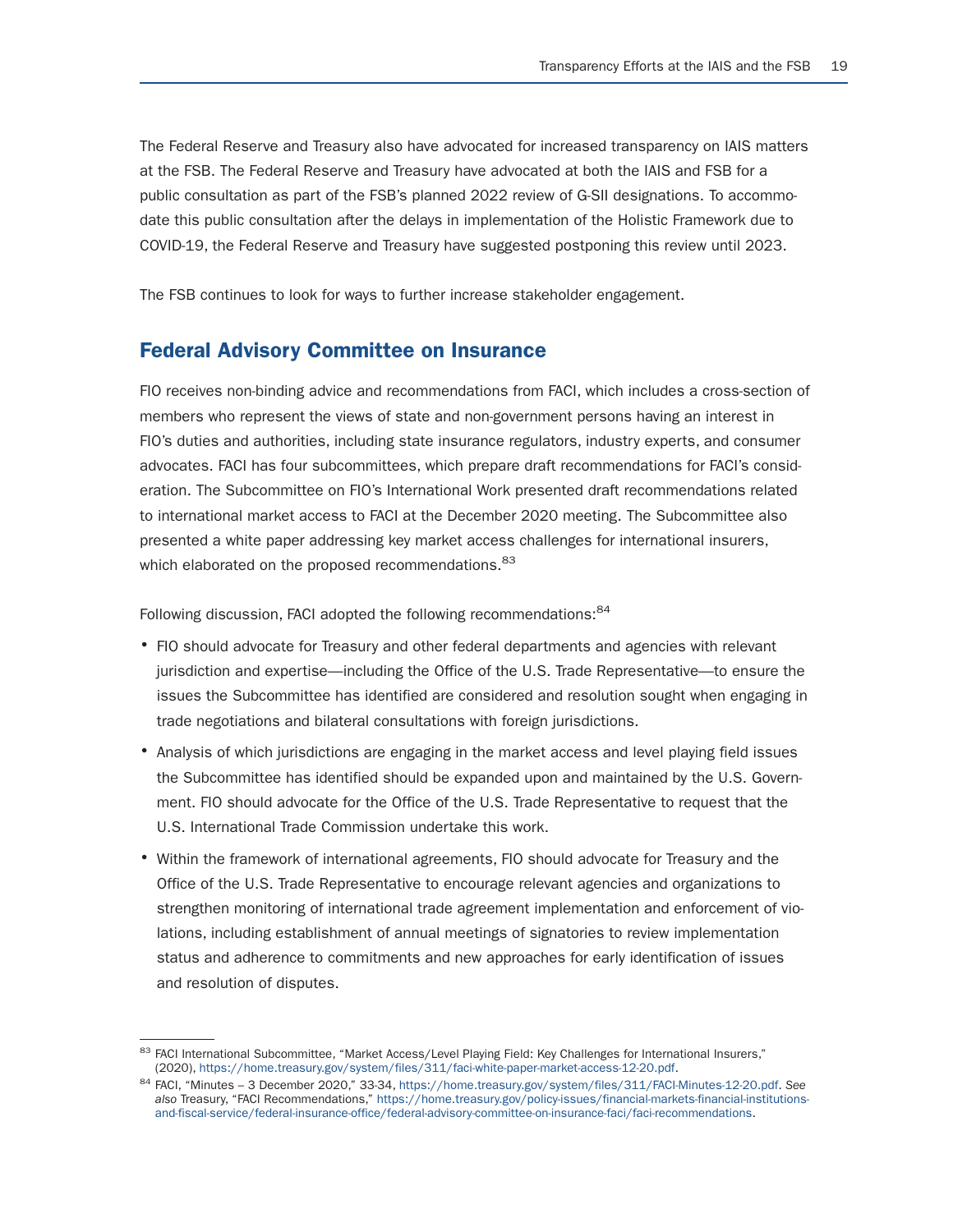- FIO should advocate for policies and standards at the IAIS that prevent disparate supervision of market players operating in a jurisdiction.
- FIO should advocate for Treasury to pursue policies and standards at the FSB that prevent disparate supervision of market players operating in a jurisdiction.

These recommendations were taken into consideration by FIO and helped inform Treasury's position on a variety of market access topics.

## Insurance Policy Advisory Committee

In 2020, the IPAC, which was established by Congress in 2018 through the Act, advised the Federal Reserve primarily on capital standards.<sup>85</sup>

The Federal Reserve also solicited applications for seven IPAC members.<sup>86</sup> The Act provides that the IPAC may have up to 21 members, "represent[ing] a diverse set of expert perspectives from the various sectors of the United States insurance industry, including life insurance, property and casualty insurance and reinsurance, agents and brokers, academics, consumer advocates, or experts on issues facing underserved insurance communities and consumers."<sup>87</sup> In 2020, the Federal Reserve reappointed four of the inaugural IPAC members, who had served an initial oneyear term, and appointed three new IPAC members.<sup>88</sup> These IPAC members will serve three-year terms commencing in January 2021. The Federal Reserve continues to build a diverse IPAC membership.

<sup>&</sup>lt;sup>85</sup> See Act § 211(b), 31 U.S.C. § 313 note (establishing the Insurance Policy Advisory Committee).<br><sup>86</sup> Solicitation of Statements of Interest for Membership on the Insurance Policy Advisory Committee, 84 Fed. Reg. 33,26 (July 12, 2019), https://www.federalregister.gov/documents/2019/07/12/2019-14873/solicitation-of-statements-of-<br>interest-for-membership-on-the-insurance-policy-advisory-committee.

<sup>&</sup>lt;sup>87</sup> Act § 211(b)(2).<br><sup>88</sup> Federal Reserve, "Records of the meetings of the Insurance Policy Advisory Committee," (2020), https:// www.federalreserve.gov/aboutthefed/ipac.htm.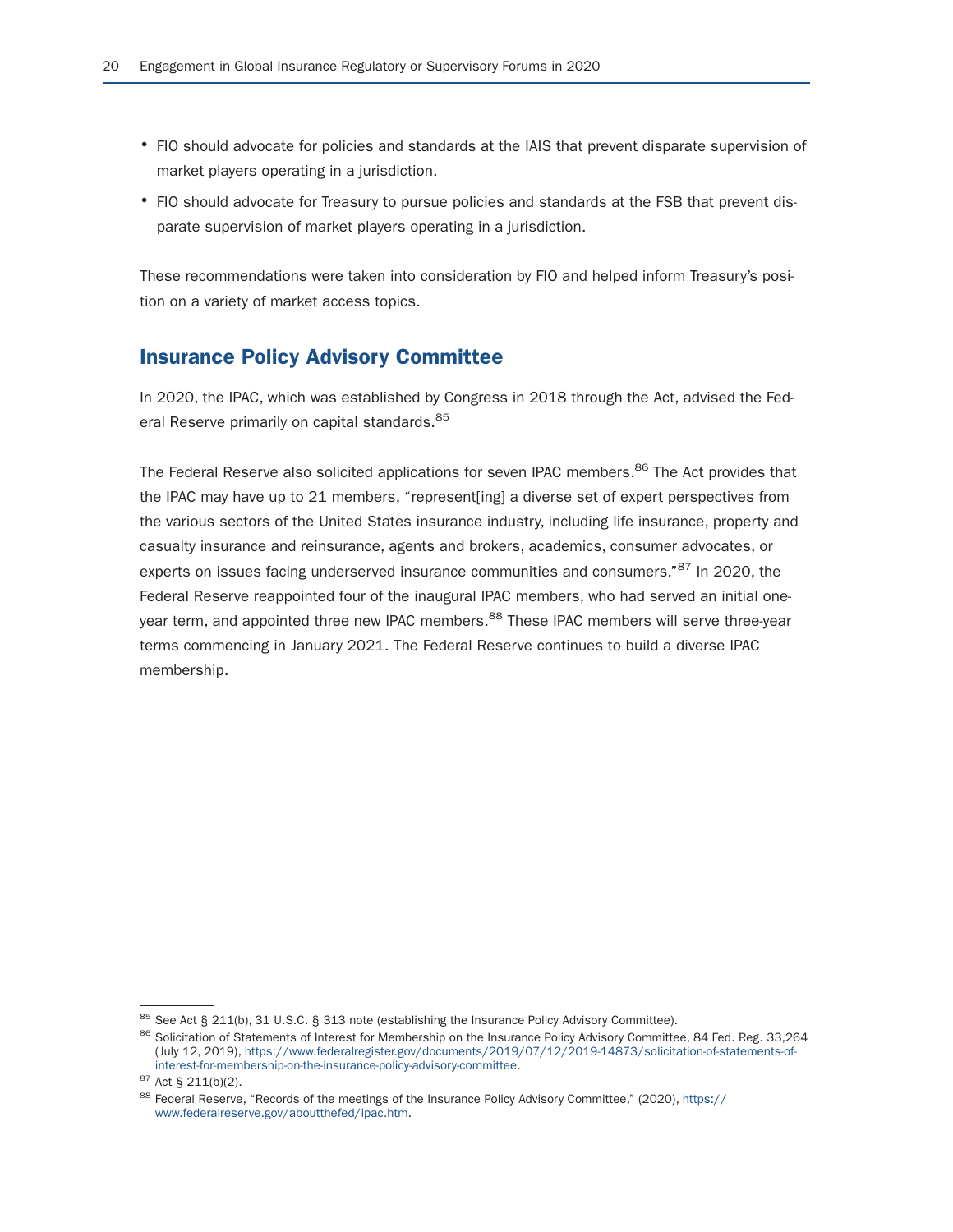# **Conclusion**

In 2020, Treasury and the Federal Reserve—in coordination with other Team USA members continued to advocate for the development of international insurance standards that are appropriate for the United States. Treasury and the Federal Reserve will continue to strengthen their engagement in the work of the IAIS, FSB, and OECD, including, but not limited to, the ongoing development of the ICS and implementation of the IAIS's Holistic Framework.

Going forward, Treasury and the Federal Reserve will continue to advocate for insurance regulatory and supervisory standards that are appropriate for the United States, and will continue to report to Congress on their efforts. In addition, Treasury and the Federal Reserve will continue their efforts to increase transparency at the IAIS and the other relevant standard-setting bodies.